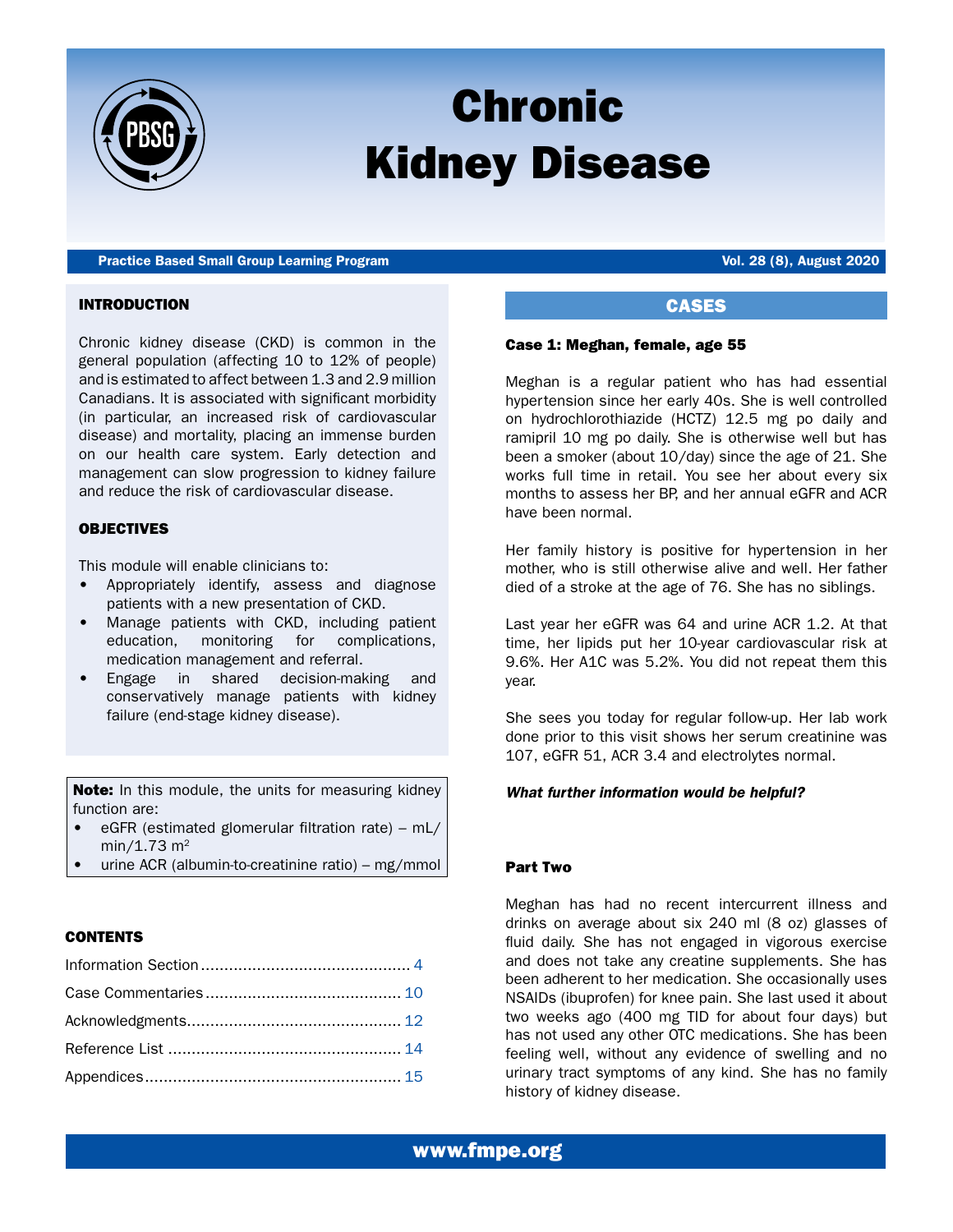On examination today her BP is 140/85 (based on an automated BP cuff average) and her BMI is 32, which has been stable. Her cardiovascular and respiratory examinations are unremarkable and there is no evidence of edema.

### *What would be your approach to Meghan?*

# Part Three: Three months later

Meghan's follow-up testing reveals an eGFR of 53, ACR 4.1 and A1C 5.3%. Serum potassium and urine routine and microscopy (R&M) are normal, and her lipids are unchanged. BP today is 145/88. There is no change in her physical examination. Meghan has stopped her NSAIDs as advised but has not stopped smoking.

When you share her lab results, Meghan asks what this decrease in her kidney function means and how she can prevent it from getting worse?

# *How would you respond to Meghan and how would you follow her?*

# Case 2: Thomas, male, age 68

Thomas is a regular patient of yours. You see him today for his regular quarterly diabetes follow-up—he has had type 2 diabetes for 15 years. He is married with two older children and works as a lighting technician for the local theatre.

Thomas has a previous history of nephrolithiasis 10 years ago which required lithotripsy (calcium oxalate stone). He has had no recurrence since then. He has a history of mild benign prostatic hypertrophy (BPH) that has not required treatment. He has osteoarthritis in his neck for which he occasionally takes over-the-counter naproxen (usually one to two tablets BID about twice a month) as it is really the "only thing that works." His BP has been well controlled (last reading 121/78), A1C is usually 7.0 to 7.5%. He has no known cardiovascular disease. He does have some mild peripheral neuropathy in his feet. He is a non-smoker. He does not monitor his blood sugar at home.

His medications include sitagliptin/metformin (Janumet) 50/1000 mg BID, losartan 50 mg once daily (had a cough on an ACE-inhibitor), atorvastatin 20 mg once daily and sildenafil 100 mg PRN.

Last year his serum creatinine was 112, eGFR 62, urine ACR 1.4. In preparation for this visit, he had his blood work and urine done. Results are as follows:

- Serum creatinine 120, eGFR 56, ACR 28.4
- A1C 7.4%
- Sodium and potassium normal
- Serum cholesterol 2.25, LDL (calculated) 1.35, HDL 0.83, cholesterol/HDL ratio 3.1, triglycerides 0.84

# *What further information would be useful?*

### Part Two

Thomas has had no recent illness that would cause dehydration, no vigorous exercise and no supplements. He has had no increase in urinary obstructive symptoms and no swelling anywhere. He has not increased his NSAID use, although he continues to use it a few times a month. He has no pain suggestive of renal colic.

BMI is 28 today (previously 29) and BP 125/72. Normal cardiovascular examination. You note mild reduced sensation in his feet to the ankle. No dorsalis pedis or posterior tibial pulses palpable, but good cap refill. He has no edema.

Urinalysis and microscopy revealed 1+ protein, no blood and no casts. The ACR and eGFR are repeated one month after this visit and are stable at 25.8 and 55 respectively.

### *What would be your approach to Thomas?*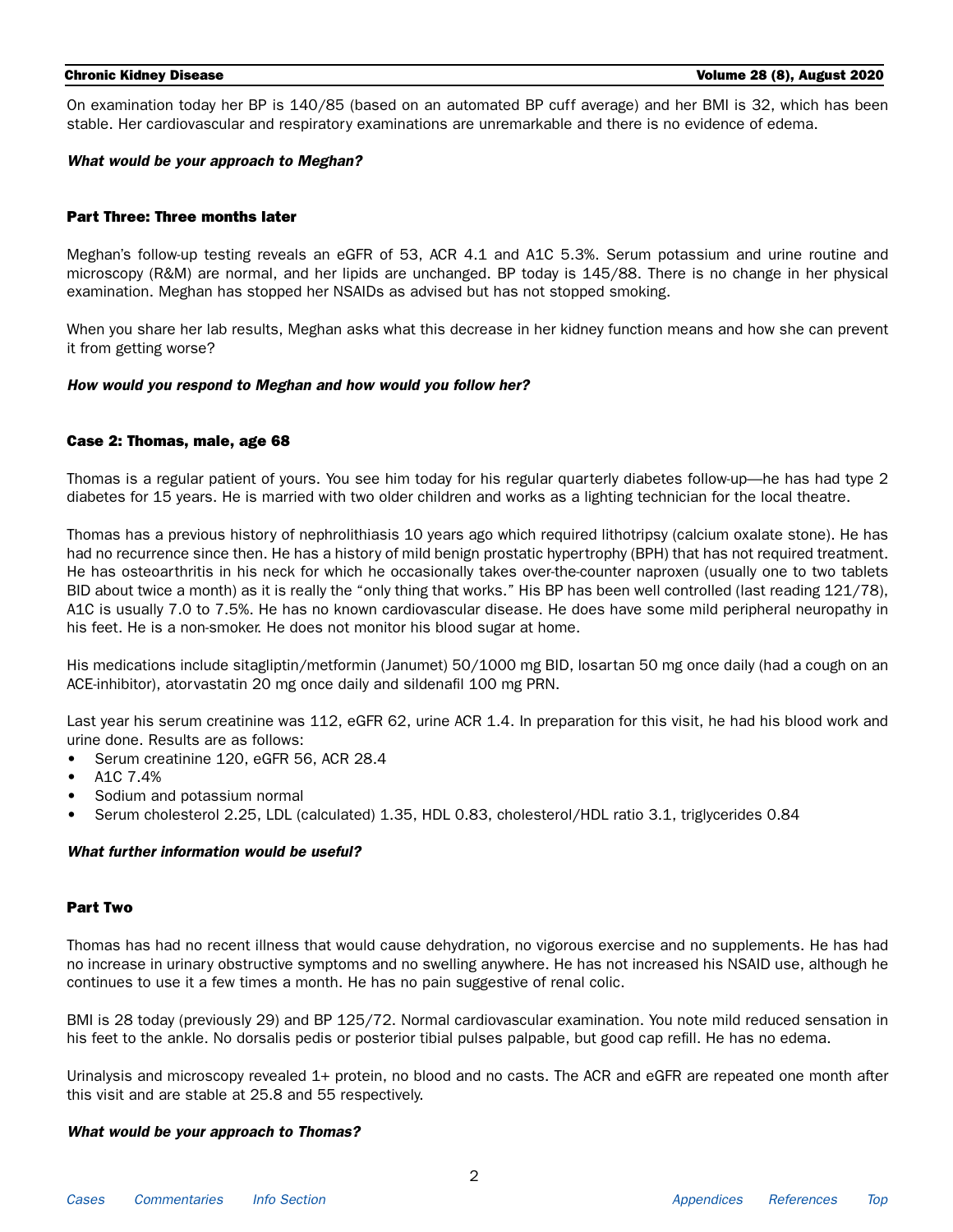### Part Three: Four months later

Blood work done prior to this visit reveals the following: most recent A1C was 7.5%, creatinine 132 (eGFR 48), ACR 129.5. Urine R&M shows 2+ protein. His renal ultrasound showed no evidence of obstructive uropathy. His kidneys appeared normal. He continues to feel well and there is no change in his physical examination.

### *What would be your next steps?*

### Case 3: Edward, male, age 81

Edward has been a long-time patient in your practice. He has multiple comorbidities including coronary artery disease (ST-segment elevation MI eight years ago with subsequent coronary stenting), type 2 diabetes, osteoporosis (discovered after a fall four years ago that resulted in a hip fracture), osteoarthritis, hypertension and CKD.

Though frail, he lives in his own home with his wife who is seven years younger and very healthy. She always accompanies Edward to his appointments and shares information with you about his health status.

His medications include ASA 81 mg once daily, metformin 500 mg BID, HCTZ 25 mg daily, atorvastatin 80 mg daily, perindopril 8 mg daily, risedronate 150 mg once a month and nitroglycerin spray PRN (used about three times a week for symptomatic chest pain with minor activity such as climbing one flight of eight steps).

You have been following his kidney function semi-annually and have seen a gradual reduction in his eGFR over the years, but it had been stable at 38 to 40 for the last 18 months. His urine ACR had been normal (< 3.0). However, one month ago, his eGFR decreased to 32, and his urine ACR at that time was 26.

Edward and his wife had noted no new symptoms other than easy fatiguability which has become worse in the last year. You asked him to have the blood work repeated, and today he and his wife have come to see you about the latest results:

- eGFR 29, urine ACR 24
- A1C 7.5%
- Sodium and potassium upper limits of normal
- CBC shows slight anemia (normochromic, normocytic)—Hb of 102 with normal RBC indices
- Urine R&M: 1+ protein only

Today his BP is 138/88, heart rate 64. The rest of his cardiovascular examination is unchanged. His energy level is about the same, and he and his wife deny any other new symptoms. He has some chronic 2+ edema of his ankles and feet.

# *What would be your approach with Edward and his wife today?*

*How would you manage Edward going forward if his renal function continued to decline?*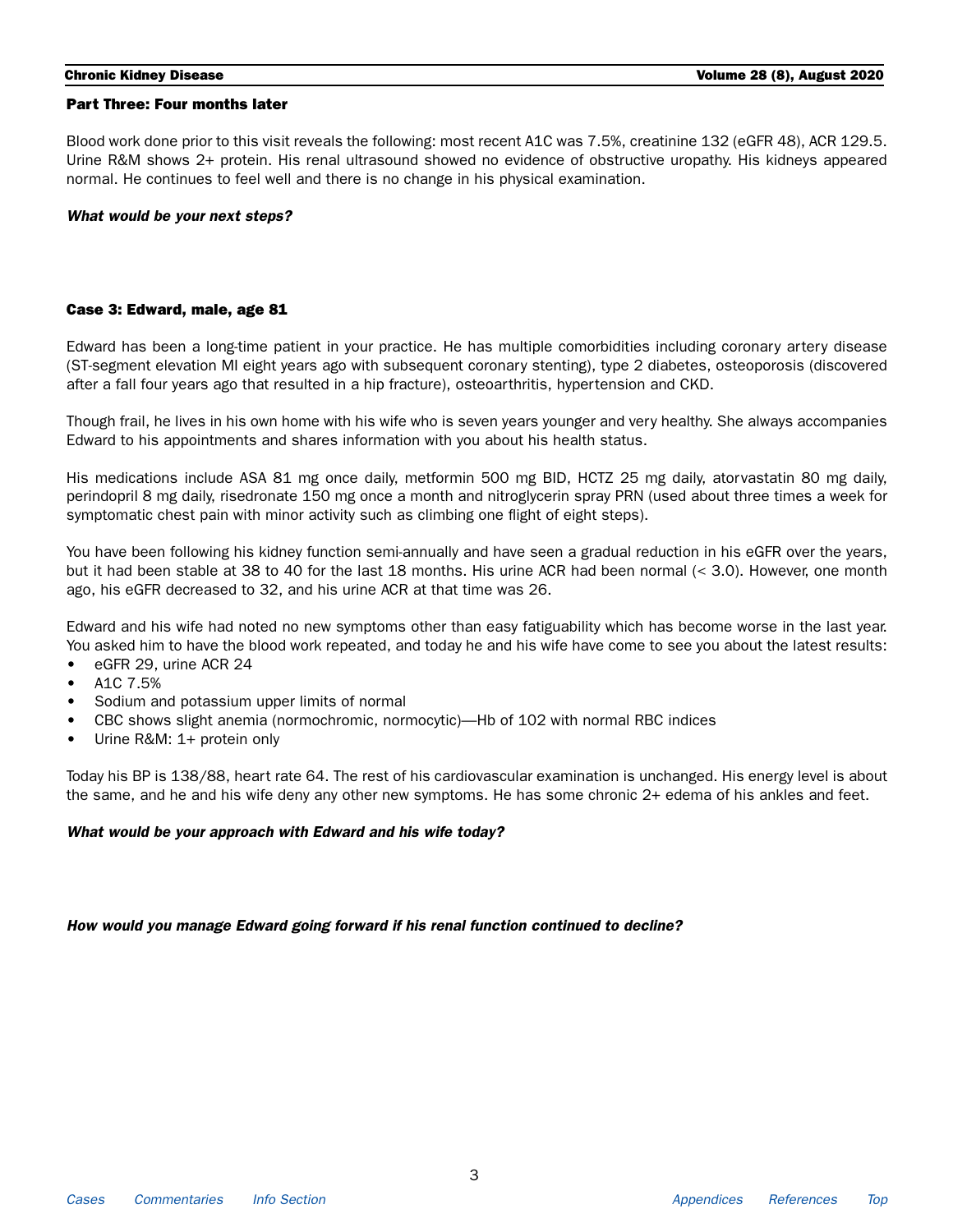# <span id="page-3-0"></span>INFORMATION SECTION

- 1. "CKD is defined as abnormalities of kidney structure or function, present for more than three months, with implications for health."<sup>1</sup> The common abnormalities of kidney structure include albuminuria, hematuria or other urine sediment abnormalities and structural kidney defects detected on histology and/or imaging. Abnormalities in kidney function entail decreased GFR (eGFR of < 60).
- 2. The prevalence of CKD in Canada is on the rise based on recent estimates, a trend that can be attributed to an aging population, and rising rates of hypertension and diabetes.2
	- a) A recent Canadian study of CKD in primary care found the prevalence is higher in rural versus urban settings (86.2 versus 68.4 respectively per 1,000 individuals), and also higher in those with three or more other chronic diseases (281.7 per 1,000).3
	- b) Although end-stage renal disease (ESRD) is uncommon (about 1% of those with CKD),<sup>4</sup> annual health care costs even for those not on dialysis are high, estimated at \$32 billion,<sup>4</sup> based on extrapolation of recent data from Alberta.<sup>5</sup>
	- c) ESRD is three times higher in Indigenous peoples (First Nations, Inuit and Métis) than non-Indigenous (agestandardized rate of 267 versus 99 respectively per 100,000). This is primarily due to higher rates of obesity and diabetes. Furthermore, Indigenous peoples with ESRD have a median age of 54, almost a decade younger than those who are non-Indigenous (median age: 62).6

# ASSESSMENT (see [Appendix 1](#page-14-0) for a flowchart on the assessment of patients with CKD)

# Who to Test?

- <span id="page-3-2"></span>3. Screening the general population for CKD is not recommended.<sup>7,8</sup> Instead, a case-finding approach is appropriate, targeting people at high risk or who may be exposed to the risk of acute kidney injury such as: $1$ 
	- Those with hypertension or diabetes.
	- Those aged 60–75 with cardiovascular disease.
	- First Nations, Inuit and Métis peoples
	- Those undergoing major surgery with a risk of acute kidney injury.<sup>2,7,9</sup>

Note: Additional risk factors include family history of G5 CKD (see [Table 1\)](#page-4-0), hereditary kidney disease (e.g., polycystic kidney disease), multi-system disease with renal involvement (e.g., systemic lupus). These factors, however, present less commonly in family practice.<sup>2</sup>

# How to Test

- <span id="page-3-4"></span>4. Two tests should be ordered in patients at higher risk for CKD: serum creatinine-based eGFR (a measure of kidney function) and urine ACR (protein excreted in urine is a measure of kidney damage/injury). $1.9,10$
- <span id="page-3-1"></span>5. A diagnosis of CKD can be made when the following results are persistent for a three-month period:
	- eGFR result of < 60, confirmed on repeat testing AND/OR
	- Urine ACR results of  $\geq 3$ , confirmed on one or more repeat tests.<sup>1,9,10</sup>
	- a) At least two of three urine ACR tests need to be elevated for the diagnosis of  $CKD<sup>1</sup>$  If the initial urine ACR is very high (> 60), repeat in two to four weeks or sooner based on clinical presentation.
	- b) If the initial eGFR is very low (< 30) or represents a significant decline from previous ( $\geq$  5 units), repeat in two to four weeks or sooner based on clinical presentation.<sup>1</sup>

Note: A 24-hour urine collection should not be ordered. Its use is generally reserved for nephrologists who are assessing patients with advanced CKD.<sup>1</sup>

<span id="page-3-3"></span>6. GFR is influenced by several factors including acute illness, hydration, vigorous activity, hormonal entities (puberty, pregnancy, menopause) and vasodilation (e.g., significant sunburn). Creatine supplementation may increase creatinine levels and falsely indicate renal dysfunction. When interpreting eGFR, these factors must be considered.7 Patients should not be screened for CKD during the presence of an intercurrent illness (e.g., gastroenteritis). In this scenario, their creatinine level may be elevated and likely reflects an acute kidney injury secondary to dehydration as opposed to CKD.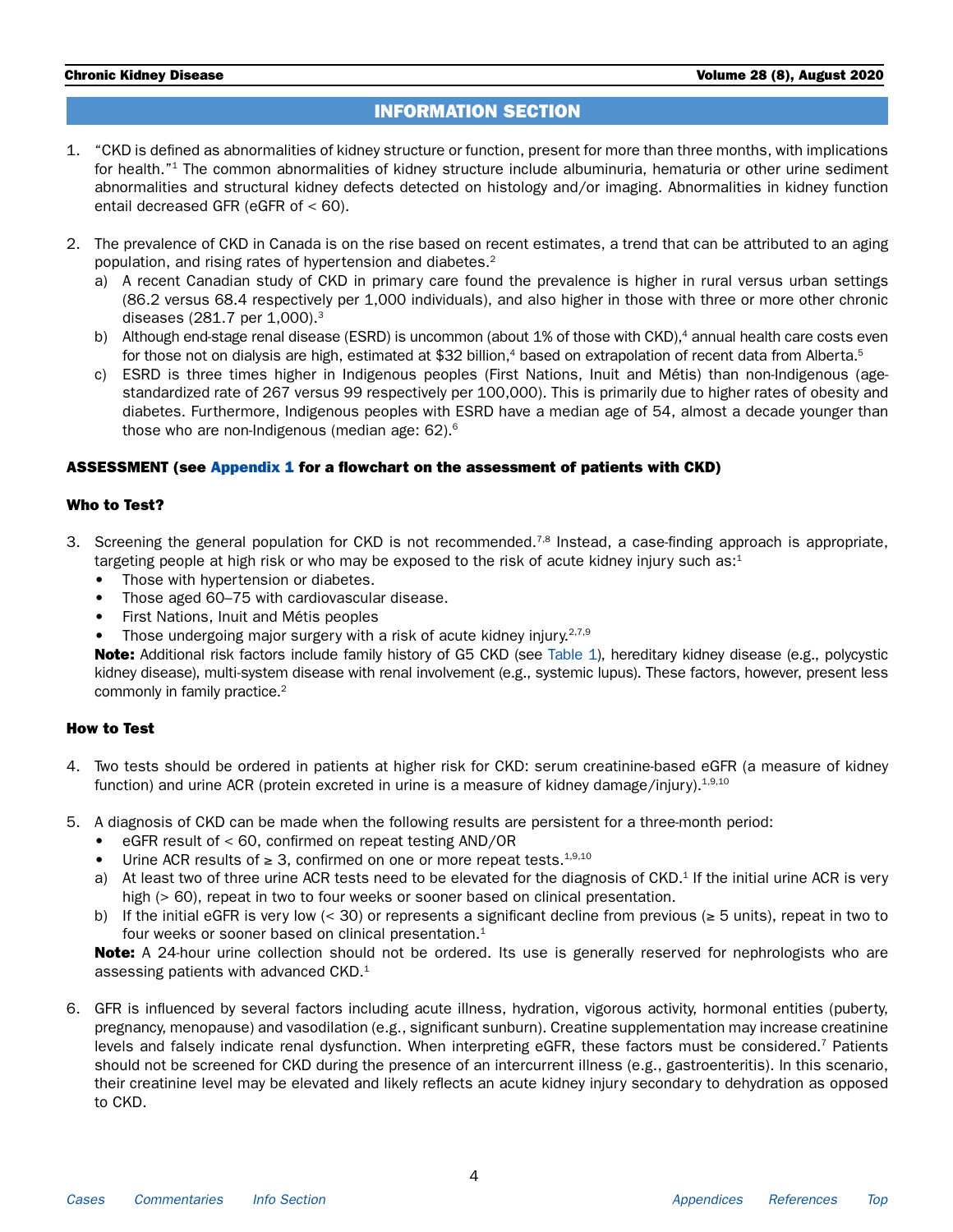# How to Handle Results

- 7. If test results are negative for CKD, yearly follow-up is recommended, especially in patients with diabetes.<sup>7,9</sup>
- 8. In patients with results consistent with CKD, its severity can be classified according to eGFR and albuminuria categories. Associated risk of adverse outcomes can then be determined to guide prognosis and management (see [Table 1\)](#page-4-0).<sup>10,11</sup> Note: These eGFR categories, along with the addition of albuminuria categories, replace the previous stages to classify CKD and are supported by the Canadian Society of Nephrology (CSN).<sup>7</sup>

# <span id="page-4-0"></span>Table 1. Prognosis of CKD by GFR and Albuminuria Categories

| Prognosis of CKD by GFR<br>and Albuminuria Categories:<br><b>KDIGO 2012</b> |                |                                     | Persistent albuminuria categories<br><b>Description and range</b> |                           |                             |                            |
|-----------------------------------------------------------------------------|----------------|-------------------------------------|-------------------------------------------------------------------|---------------------------|-----------------------------|----------------------------|
|                                                                             |                |                                     | A1                                                                | A2                        | A3                          |                            |
|                                                                             |                |                                     | Normal to<br>mildly<br>increased                                  | Moderately<br>increased   | Severely<br>increased       |                            |
|                                                                             |                |                                     |                                                                   | $<$ 30 mg/g<br><3 mg/mmol | 30-300 mg/g<br>3-30 mg/mmol | $>300$ mg/g<br>>30 mg/mmol |
|                                                                             | G1             | Normal or high                      | $\geq 90$                                                         |                           |                             |                            |
|                                                                             | G <sub>2</sub> | Mildly decreased                    | 60-89                                                             |                           |                             |                            |
| GFR categories (ml/min/ 1.73 m <sup>2</sup> )<br>Description and range      | G3a            | Mildly to moderately<br>decreased   | 45-59                                                             |                           |                             |                            |
|                                                                             | G3b            | Moderately to<br>severely decreased | 30-44                                                             |                           |                             |                            |
|                                                                             | G4             | Severely decreased                  | 15-29                                                             |                           |                             |                            |
|                                                                             | G <sub>5</sub> | Kidney failure                      | $<$ 15                                                            |                           |                             |                            |

Green: low risk (if no other markers of kidney disease, no CKD); Yellow: moderately increased risk; Orange: high risk; Red, very high risk.

Reproduced with permission from the Kidney Disease Improving Global Outcomes (KDIGO) 2012 Clinical Practice Guideline for the Evaluation and Management of Chronic Kidney Disease (CKD). <https://kdigo.org/guidelines/ckd-evaluation-and-management/>

# FURTHER ASSESSMENT

<span id="page-4-1"></span>9. More useful in primary care is the Kidney Failure Risk Equation (KFRE) Calculator which can help to identify higherrisk patients who may require referral to a nephrologist. Used in those with CKD categories G3 to G5, the calculator provides the two- and five-year probability of kidney failure requiring dialysis or transplant, using a patient's sex, age, ACR and eGFR. An online calculator can be accessed at [https://kidneyfailurerisk.com/.](https://kidneyfailurerisk.com/) Nephrology referral is recommended for those with a  $\geq$  5% risk over five years.<sup>12</sup>

**Note:** Other indications for referral are included in the [Management](#page-5-0) section.

- <span id="page-4-2"></span>10. Following the diagnosis, further work-up includes a complete medical history, physical exam, and a review of past/ current BP, medication (including over-the-counter drugs), dietary history (including the use of any supplements) and weight measurements.
- 11. Additional blood work includes electrolytes, fasting lipids, A1C and urine R&M to assess for red blood cell casts (nephritis). Serum hemoglobin, calcium, phosphate, albumin and parathyroid hormone (PTH) may be ordered for those with eGFR  $<$  30.<sup>2,11</sup>
- <span id="page-4-3"></span>12. Reversible causes of acute kidney injury (e.g., frequent NSAID use, intercurrent illness such as viral gastroenteritis, urinary retention due to BPH) should be ruled out in patients with initial abnormal results. $1.7$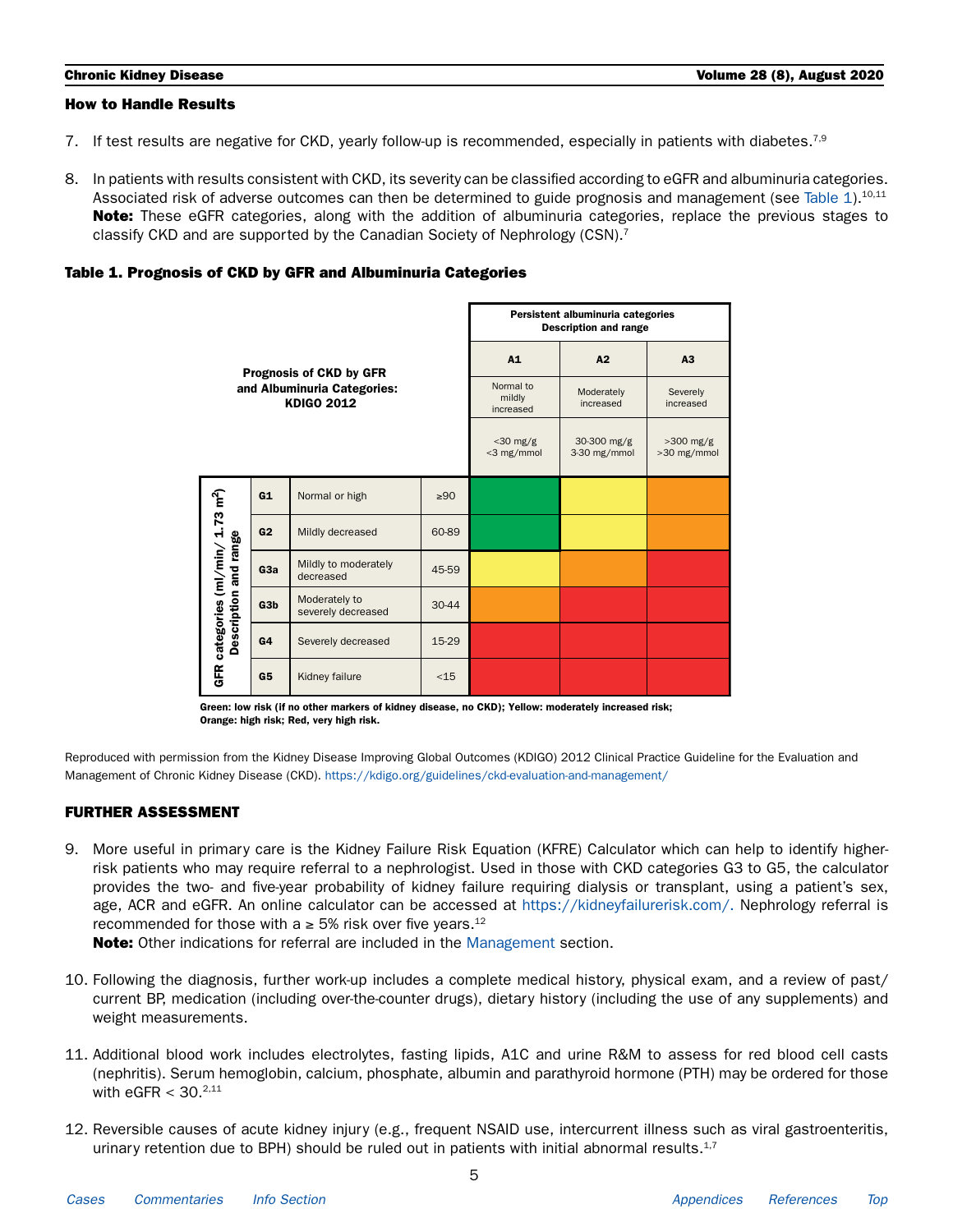13. In addition to initiating a nephrology consultation, order a renal ultrasound if patients with CKD have:

- eGFR category G4 or G5.
- Accelerated disease progression: a sustained decrease in eGFR of ≥ 25% and a change in eGFR category (Table 1) within 12 months or a sustained decrease in eGFR of 15 units per year.
- Hematuria (persistent visible or microscopic).
- Urinary tract obstruction (e.g., from BPH, nephrolithiasis).
- Family history of polycystic kidney disease and age  $> 20.13$

# <span id="page-5-0"></span>MANAGEMENT OF CKD

# Reduce CVD Risk and Prevent CKD Progression

# *Lifestyle Modifications*

<span id="page-5-1"></span>14. Lifestyle advice includes: 2,10,13

- Regular exercise: 30 minutes, five times per week.
- Adequate fluid intake. Fluid restriction is not needed for most patients.
- Healthy BMI: 18.5–25.
- Smoking cessation. Continued smoking is associated with a faster decline in GFR and a greater increase in albuminuria compared to quitters and non-smokers. Similarly, smoking cessation slows the decline in kidney function, as compared to active smokers.<sup>14,15</sup>

<span id="page-5-2"></span>15. Healthy diet advice will depend on the severity of the CKD. Specific recommendations are variable.

- a) Although a salt intake of < 2 g per day is recommended by the Kidney Disease: Improving Global Outcomes  $(KDIGO)$  guidelines,<sup>1</sup> the CSN does not support this recommendation owing to a lack of quality evidence. Among people with renal disease, those with the fewest adverse outcomes had a urinary sodium excretion of 2.7 to 3.3  $g$ /day. The CSN suggests "reducing sodium intake in patients whose estimated intake exceeds these values."<sup>7</sup>
- b) Recommendations related to intake of protein are also varied. National Institute for Health and Care Excellence (NICE) guidelines do not recommend that patients follow a low protein diets  $(< 0.6$  to  $0.8$ /kg/day).<sup>13</sup> However, the KDIGO guidelines "suggest avoiding high protein intake (> 1.3 g/kg/day) in adults with CKD at risk of progression." The CSN makes no strong recommendation as there have been no RCTs performed but adds that diets lower in meat and higher in vegetables (e.g., Mediterranean or DASH diets) lead to reductions in cardiovascular events in the general population.<sup>7</sup>

# *Blood Pressure Treatment Targets for Patients with CKD and Hypertension*

- <span id="page-5-3"></span>16. Based on Hypertension Canada's 2020 guidelines, target blood pressure for high-risk patients with hypertension (including those with CKD) is < 120/90. This approach is based on the SPRINT trial which showed a reduction in cardiovascular outcomes (NNT=61) and mortality (NNT=90) in those at high cardiovascular risk (> 20%) (see [Info point](#page-6-0) [21](#page-6-0)) [Grade B Recommendation, Moderate Evidence].<sup>16</sup>
	- a) The Ontario Renal Network recommends caution in those patients not included in the SPRINT trial, such as those with diabetes, a high degree of frailty, on more than five medications (polypharmacy), stroke, standing  $BP < 110$ and limited life expectancy. In this case, shared decision-making with careful monitoring for postural hypotension and risk of falls is recommended.<sup>2</sup> Achieving a treatment target of  $<$  140/90 in this scenario is acceptable.<sup>16</sup>
	- b) If the patient has diabetes, the recommended target is < 130/80.
- <span id="page-5-5"></span><span id="page-5-4"></span>17. Use of renin-angiotension system (RAS) blockade—ACE-inhibitors or angiotensin-receptor blockers (ARBs)—in CKD patients with albuminuria who have hypertension or diabetes can help to manage proteinuria and prevent progression to kidney failure.<sup>13,17</sup>
	- a) Patients with CKD with an  $ACR$  of  $> 30$  and hypertension should be specifically offered RAS blockade—ACEinhibitors or ARBs.13,17 Patients with CKD and hypertension without albuminuria can choose any first-line medication to treat their elevated BP which could include an ACE-inhibitor or ARB.
	- b) For those patients with CKD and diabetes, RAS blockade should be offered if their urine  $ACR$  is  $> 3$ . For those who are normotensive (BP already < 130/80), monitor carefully for orthostatic hypotension and hyperkalemia.<sup>16</sup>
	- c) Titrate to the maximum tolerated dose to control albuminuria.10 Thiazide-type diuretics can be added for BP control if required. Long-acting and more potent thiazides such as chlorthalidone are preferred, although a recent controlled cohort study (n=730,225) found no difference in cardiovascular outcomes and an increased risk of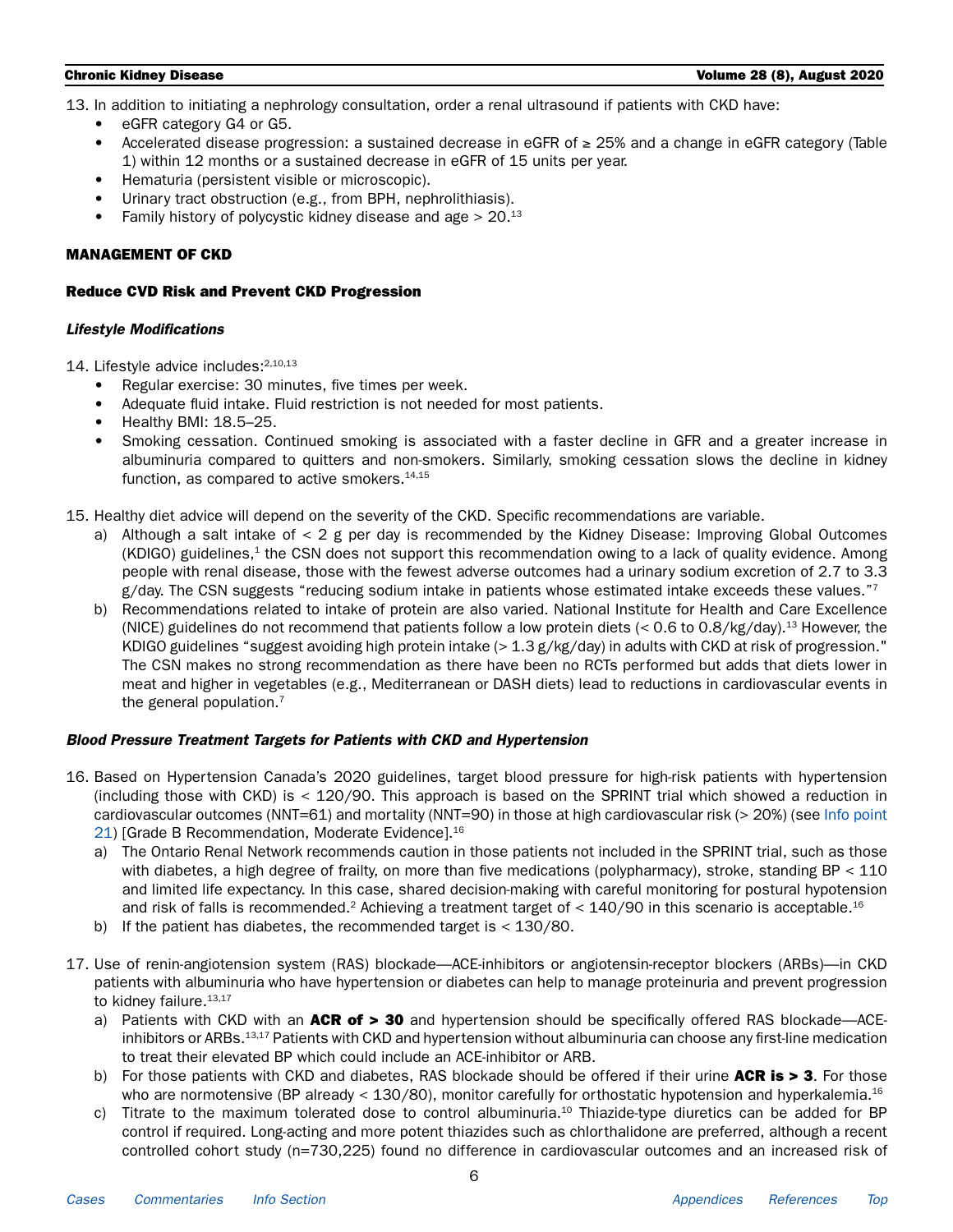electrolyte abnormalities, particularly hypokalemia, compared to HCTZ (hazard ratio 1.57 (95% CI 1.25–2.01).<sup>18</sup> Loop diuretics should be used where there is evidence of significant volume overload particularly with advanced stages of CKD (G4–5) [Expert Opinion].<sup>16</sup>

- <span id="page-6-1"></span>18. Within two weeks of starting an ACE-inhibitor or ARB, or when doses are changed, it is important to monitor for increased serum potassium (a rise of up to 0.5 mmol/L can be expected) and reduced eGFR. A rise of up to 25 to 30% in serum creatinine (or concomitant drop in eGFR) is due to changes in renal autoregulation and is not associated with an increased risk of persistent worsening of kidney function.<sup>19</sup> A significant drop ( $>$  25 to 30%) in eGFR or rise in serum creatinine may indicate volume depletion, concurrent NSAID use or underlying renovascular disease that may require further assessment.<sup>10</sup>
	- a) Patients with CKD and diabetes are at particular risk of hyperkalemia from RAS blockade. Hyperkalemia may be managed by restricting dietary potassium to increase potassium excretion.<sup>2,17</sup> If there is evidence of fluid overload, furosemide may also reduce potassium in addition to controlling edema.
	- b) In some cases, the medication might need to be reduced or stopped until a nephrologist can be consulted. $^{2,17}$
- 19. The combination of an ACE-inhibitor and ARB is not recommended.<sup>7,10</sup> The risks of acute kidney injury and severe hyperkalemia outweigh any cardiovascular or mortality benefit.<sup>1,7,17</sup>
- 20. When starting an ACE-inhibitor or ARB at an earlier age (e.g., in those with type 1 diabetes), counsel female patients of childbearing age to stop these medications if they are planning to, or could become pregnant. These agents are associated with congenital malformations.<sup>17</sup>

# *Lipids*

- <span id="page-6-0"></span>21. Guidelines from KDIGO20 *recommend* statin therapy for all patients with CKD not requiring dialysis who are age 50 or older without diabetes, and *suggest* statin therapy for patients with CKD who are:
	- Age 18 years or older with diabetes.
	- Age 18 or older with known coronary artery disease, prior stroke or 10-year Framingham risk > 10% [High Evidence for all recommendations].2
	- a) Population-based studies show an increased cardiovascular risk associated with decreasing eGFR < 60 or urine ACR ≥ 3 that is not explained by the presence of traditional risk factors in these individuals. People with CKD are more likely to experience a cardiovascular event than to progress to ESRD and should be considered high risk for these outcomes.<sup>20</sup>
	- b) A Cochrane review<sup>21</sup> comparing statin therapy with placebo in patients who had non-dialysis-dependent CKD found that statin therapy reduced major cardiovascular events and all-cause mortality. Taking baseline risk into account, statin therapy of 1,000 people with CKD for one year might be expected to prevent six major cardiovascular events and five deaths from any cause.<sup>20</sup>

# *Glycemic Control*

- <span id="page-6-2"></span>22. Diabetes Canada recommends a target A1C of < 7.0% for renal protection in most adults with diabetes [Grade A recommendation, High Evidence]. For some people with early or no kidney disease and a low risk of hypoglycemia, a lower A1C ( $\leq$  6.5%) can be considered for renal protection, weighing the risks and benefits.<sup>7,17</sup> Consideration should be given to extending target A1C above 7.0% (7 to 8.5%) in people with comorbidities or limited life expectancy and risk of hypoglycemia.7
- <span id="page-6-3"></span>23. The American and European Diabetes Associations 2019 update<sup>22</sup> recommends considering the addition of Sodiumglucose cotransporter-2 (SGLT2) inhibitors to metformin (where not contraindicated) in patients with CKD and type 2 diabetes where A1C is not at target to prevent CKD progression, ESRD and renal death. This is based on a recent systematic review and meta-analysis<sup>23</sup> of eight trials ( $n=77,242$ ) (hazard ratio for these combined outcomes 0.55, 95% CI 0.48–0.64). This benefit is strongest in those with a urine ACR > 300 and can be independent of the individual A1C target.<sup>22</sup>
	- a) These medications may be contraindicated in significant renal disease. The exact eGFR cut-off depends on the specific drug. For example, metformin should either not be prescribed or discontinued with an eGFR of < 30 and should be adjusted down to 500 to 1,000 mg a day with an eGFR < 45. Furthermore, there is a greater risk of hypovolemia (20%) in patients taking SGLT2 inhibitors versus those not taking it.24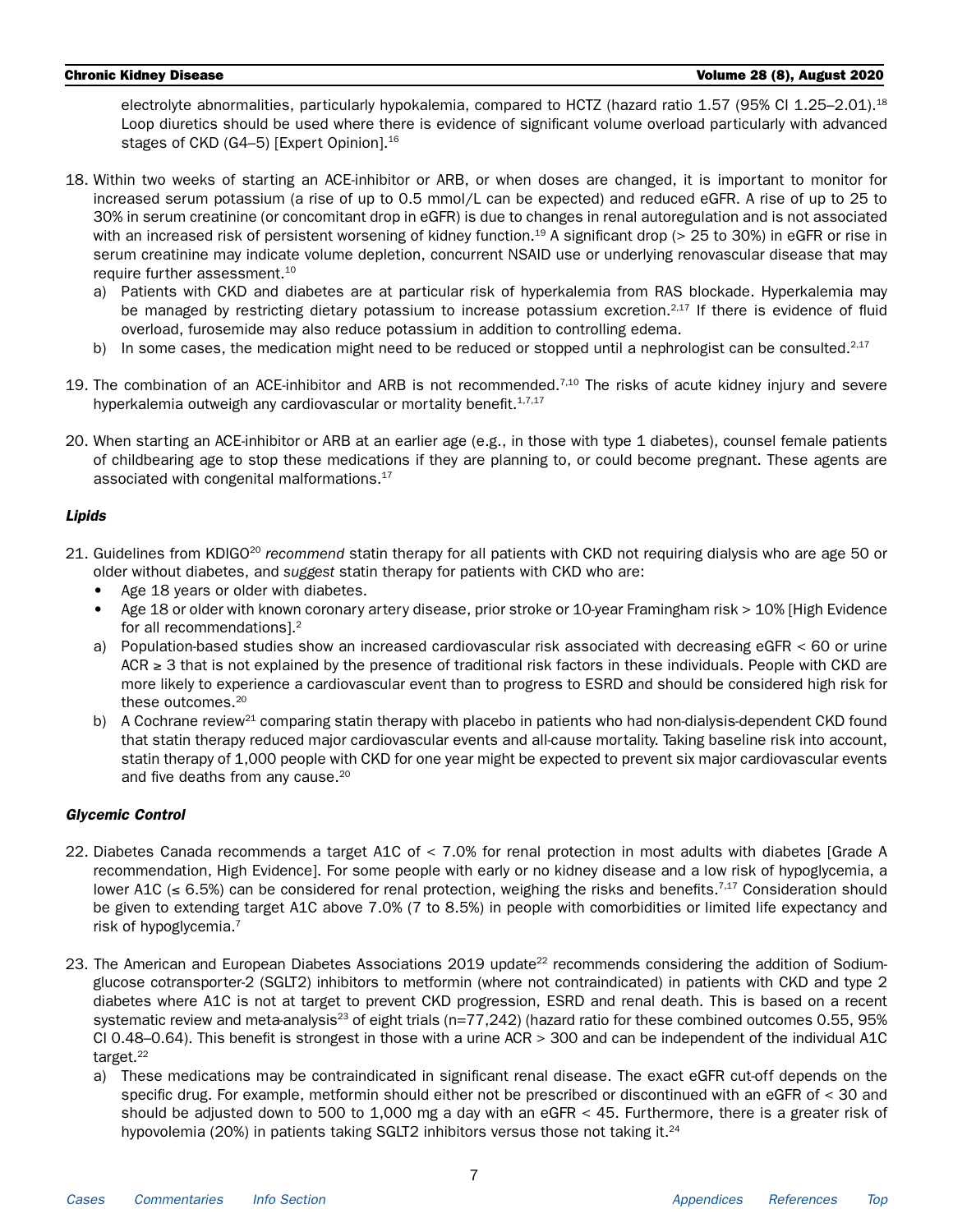b) For further details on pharmacotherapy in those with type 2 diabetes and CKD, please see [Appendix 2](#page-16-0). It can assist with decisions about adjusting or avoiding antihyperglycemics based on a patient's eGFR stratum.

# *Antiplatelets*

24. Low dose (81 mg) ASA may be indicated for secondary prevention in CKD patients with established vascular disease: acute coronary syndrome, prior MI or coronary revascularization, prior stroke or TIA, or peripheral vascular disease (only for high-risk patients with a low risk of bleeding).10

# Minimize Further Renal Injury

- <span id="page-7-0"></span>25. Both OTC and prescribed medications can be nephrotoxic either directly or due to over accumulation in CKD, causing damage to the kidneys and reducing their function. Reduced kidney function results in a slower elimination of renally excreted medications. This, in turn, increases blood levels of these medications and results in a higher risk of adverse reactions.
	- a) Nephrotoxic drugs should be avoided in patients with CKD. A list of medications that can have nephrotoxic effects can be found at: [http://www.ckdpathway.ca/Content/pdfs/Other\\_nephrotoxic\\_effects\\_drugs.pdf](http://www.ckdpathway.ca/Content/pdfs/Other_nephrotoxic_effects_drugs.pdf). Medications that should be avoided or adjusted in patients with CKD can be found at: [https://www.ontariorenalnetwork.ca/en/](https://www.ontariorenalnetwork.ca/en/medicationsafety) [medicationsafety](https://www.ontariorenalnetwork.ca/en/medicationsafety).
	- b) When CKD is suspected, baseline renal function should be assessed before prescribing any medications that are nephrotoxic or that require dose adjustment based on renal function.25
	- c) Dose modifications can be achieved by reducing the dose or increasing the dosing interval.<sup>25</sup>
	- d) The Cockcroft-Gault equation is no longer recommended to determine drug dosing as it has not been standardized to body surface area. The US National Kidney Foundation recommends the use of the CKD-EPI equation. An electronic version for ease of calculation can be found at: [https://www.kidney.org/professionals/kdoqi/gfr\\_](https://www.kidney.org/professionals/kdoqi/gfr_calculator) [calculator](https://www.kidney.org/professionals/kdoqi/gfr_calculator). In many cases eGFR alone can be used to make medication adjustments (see [Appendix 2\)](#page-16-0).
- <span id="page-7-1"></span>26. When patients with CKD cannot maintain adequate fluid intake during an illness, running the risk of volume depletion, medications that are potentially nephrotoxic or renally excreted must be stopped until the patient has recovered. It is important to provide patients with a Sick Day Medication List. The acronym SADMANS may help with recall:
	- S: sulfonylureas
	- A: ACE-inhibitors
	- **D:** diuretics
	- **M:** metformin
	- A: ARBs
	- N: NSAIDs
	- S: SGLT2 inhibitors (canagliflozin, dapagliflozin, empagliflozin)<sup>9,10,17</sup>
- 27. Some drugs, such as thiazide diuretics, have reduced ability to overcome fluid retention in patients with CKD. Loop diuretics can be used when volume overload and/or resistant hypertension becomes an issue in more advanced kidney disease.<sup>1</sup>

# Monitor

- 28. The patient's risk level according to the eGFR and ACR will determine the monitoring frequency for these parameters. Patients with an eGFR of 30 to 59 and/or ACR of 3 to 60 should be monitored every six months for two years, more often with rapid decreases in eGFR and higher albuminuria at baseline ( $>$  30) (see [Info point 5\)](#page-3-1).<sup>1,7,13</sup> Once a patient's eGFR has been stable for two years, monitoring can be reduced to annually [Expert Opinion].<sup>1,9</sup> See [Appendix 1.](#page-14-0)
- 29. Patients with CKD are at higher risk of anemia, and mineral and bone disorders.<sup>11</sup>
	- a) There is no evidence to support measurement of hemoglobin in those with an eGFR of 30 to 59 beyond clinical judgment. The CSN recommends screening for anemia in patients with an eGFR  $<$  30 [Expert Opinion].<sup>7,11,13</sup>
	- b) Screen for osteoporosis using the same strategy (densitometry) as for the general population, except in patients with an eGFR of  $<$  45 where it is not recommended.<sup>1</sup> In these patients, changes in bone mineral metabolism lead to renal bone disease (e.g., osteomalacia, osteitis fibrosa cystica) increasing overall fracture risk.<sup>11</sup> Fracture risk prediction with bone densitometry is thus inaccurate and may require more complex testing of bone turnover. Expert consultation is suggested. $1,26$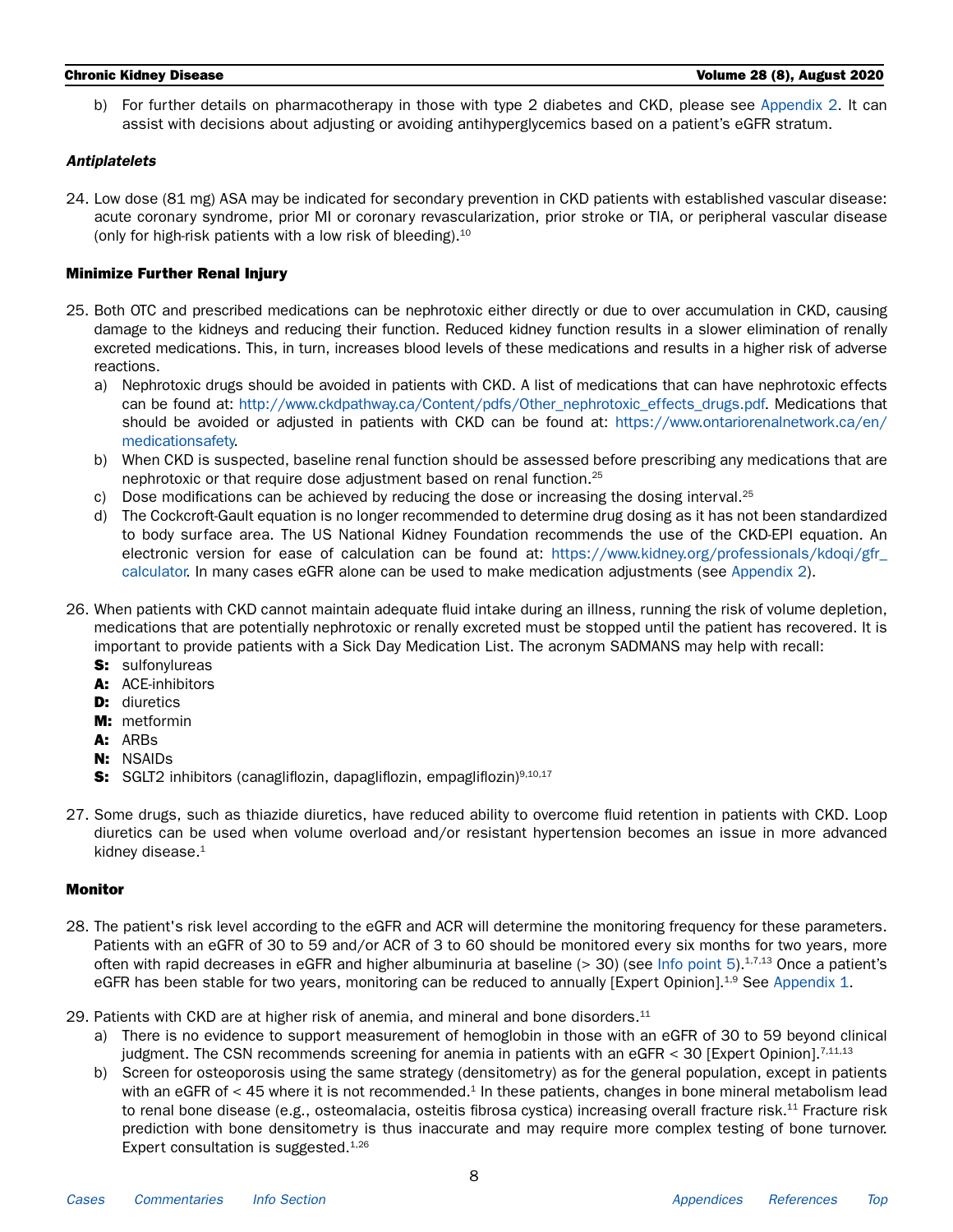<span id="page-8-0"></span>c) Measure serum calcium, phosphate and PTH in patients with eGFR < 30 (G4 or 5) as part of the work-up in preparation for nephrology referral.<sup>13</sup>

# Refer

- <span id="page-8-2"></span>30. Referral to a nephrologist will depend on several factors including eGFR/ACR levels, rapid deterioration in kidney function, inability to achieve BP targets (despite optimal therapy), significant electrolyte disorder, or RBC casts or hematuria suggestive of glomerulonephritis/renal vasculitis.<sup>9</sup> See further details in [Appendix 1.](#page-14-0)
- 31. A nephrologist can manage complications associated with advanced CKD and potentially prepare patients for dialysis or renal transplant.<sup>2</sup>
- 32. In addition to the most recent eGFR and ACR, work-up recommendations for a referral include urine R&M, electrolytes, CBC, and serum calcium, phosphate, albumin, PTH (see [Info point 29c\)](#page-8-0).9
- <span id="page-8-1"></span>33. Despite a referral, patients with CKD will often be co-managed and still require ongoing preventive care such as vaccinations (e.g., the influenza vaccine and pneumococcal vaccine for those with an eGFR  $<$  30<sup>1</sup>) and cancer screening, as well as management of other medical conditions by their primary care provider.<sup>2</sup>

# CONSERVATIVE/NON-DIALYSIS MANAGEMENT OF PATIENTS WITH KIDNEY FAILURE

- 34. Not all patients who progress to ESRD will benefit from dialysis. This is particularly true for patients who are very elderly with multiple comorbidities and frailty. Starting dialysis in these patients may have a significantly negative impact on quality of life without increasing lifespan.<sup>27</sup>
- <span id="page-8-3"></span>35. Patients who choose a conservative management approach may experience a variety of symptoms that can impair quality of life.27 CKD patients living with kidney failure are one of the most symptomatic groups of people living with chronic illnesses. More than half of the patients undergoing dialysis, as well as those who are not, experience fatigue, pruritus and constipation, and more than 40% of them experience anorexia or nausea and pain.<sup>28</sup> The use of a validated scale for symptom assessment such as the Edmonton Symptom Assessment System-revised renal (ESAS-r) is recommended by KDIGO29 and can be accessed at: <https://www.albertahealthservices.ca/frm-20351.pdf>. Consider administering this at least every six months in those patients with an eGFR of  $< 15^{30}$
- 36. See [Appendix 3](#page-17-0) for the most common symptoms and suggested management. This table is not comprehensive. For those wanting more extensive information on the conservative management of patients with ESRD, the following links may be useful:
	- BC Renal Agency renal symptom assessment and management: [http://www.bcrenalagency.ca/health](http://www.bcrenalagency.ca/health-professionals/clinical-resources/symptom-assessment-and-management)[professionals/clinical-resources/symptom-assessment-and-management](http://www.bcrenalagency.ca/health-professionals/clinical-resources/symptom-assessment-and-management)
	- Alberta Provincial Conservative Kidney Management Pathway: [https://sites.ualberta.ca/~kscrg/ckm-pathway.](https://sites.ualberta.ca/~kscrg/ckm-pathway.html) [html](https://sites.ualberta.ca/~kscrg/ckm-pathway.html)

# KEY POINTS

- A diagnosis of CKD can be made after a three-month period with:
	- eGFR result of < 60, confirmed on repeat testing AND/ OR
	- Urine ACR results of ≥ 3 on two of three repeat tests.
- Use the Kidney Risk Failure Equation to help identify those patients with a ≥ 5% five-year risk who can benefit from nephrology consultation: <https://kidneyfailurerisk.com/>.
- Manage cardiovascular risk with:
	- A BP target of < 120/90 in non-diabetic patients without frailty if tolerated and < 130/80 in diabetics
	- Statins in those ≥ 50 years of age or ≥ 18 years of age with either diabetes, CVD or at high risk for CVD.
- Patients with CKD who have hypertension and an ACR > 30 or diabetes with an ACR of > 3 should be offered an ACE-inhibitor or ARB to prevent progression of renal disease.
- Consider the addition of SGLT2 inhibitors to metformin to optimize A1C in patients with CKD and type 2 diabetes to prevent CKD progression, ESRD and renal death where this is not contraindicated by eGFR.
- Identify and adjust/avoid potentially nephrotoxic medications in patients with CKD. See [https://www.](https://www.ontariorenalnetwork.ca/en/medicationsafety) [ontariorenalnetwork.ca/en/medicationsafety](https://www.ontariorenalnetwork.ca/en/medicationsafety)) and [http://www.ckdpathway.ca/Content/pdfs/Other\\_nephrotoxic\\_](http://www.ckdpathway.ca/Content/pdfs/Other_nephrotoxic_effects_drugs.pdf) [effects\\_drugs.pdf.](http://www.ckdpathway.ca/Content/pdfs/Other_nephrotoxic_effects_drugs.pdf)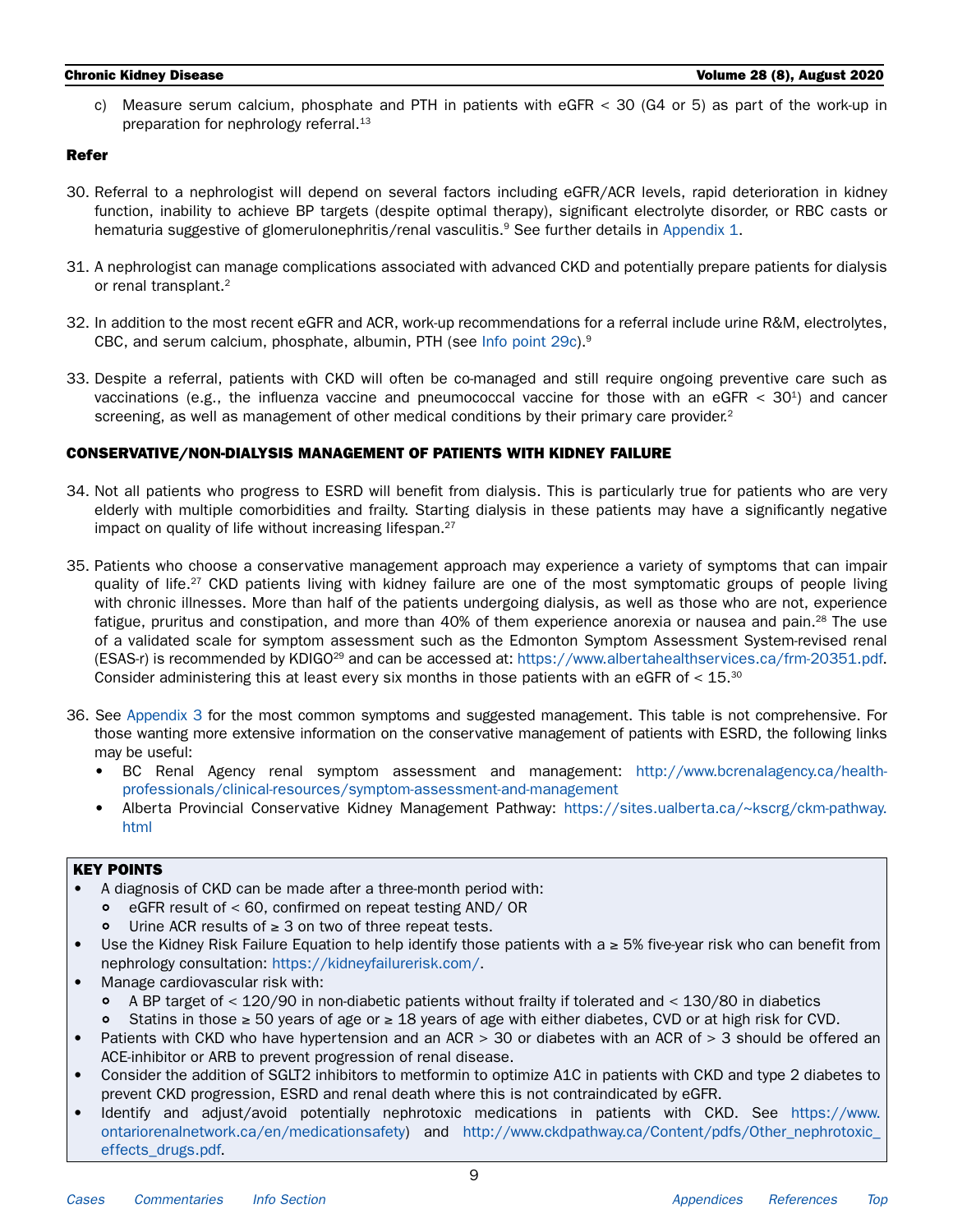# <span id="page-9-0"></span>CASE COMMENTARIES

### Case 1: Meghan, female, age 55

### *What further information would be helpful?*

It would be helpful to ask Meghan about the use of NSAIDs or any alternative medicines or supplements such as creatine powder, any vigorous exercise or intercurrent illness, compliance with her medications and any family history of renal disease (Info points [3,](#page-3-2) [6,](#page-3-3) [9\)](#page-4-1).

A physical exam would include measurements of weight and BP, and cardiovascular and respiratory exams ([Info point 9\)](#page-4-1).

# Part Two

# *What would be your approach to Meghan?*

It would be appropriate to repeat urine ACR, serum creatinine and eGFR, A1C, potassium and lipids in three months (Info points [4,](#page-3-4) [5,](#page-3-1) [10](#page-4-2)). She should be counselled about smoking cessation (Info point 14) and advised to stop NSAIDs—ibuprofen, naproxen [\(Info point 25;](#page-7-0) [Appendix 1](#page-14-0)).

# Part Three: Three months later

### *How would you respond to Meghan and how would you follow her?*

Meghan's risk according to the KFRE is only 0.72% ([Info point 9\)](#page-4-1). She would likely appreciate knowing that although her renal function is mildly reduced, there are several steps that can be taken to delay or prevent significant deterioration.

Making healthy lifestyle choices such as smoking cessation, regular exercise in her daily routine and healthy eating can be beneficial (Info points [14,](#page-5-1) [15](#page-5-2); [Appendix 1\)](#page-14-0). A referral to a dietitian (if available) may be helpful. She should also be receiving an annual flu immunization ([Info point 33\)](#page-8-1). She may find it helpful to review the online resource, Living with Reduced Kidney Function (The Kidney Foundation of Canada). It is available at: [https://kidney.ca/Support/Resources/](https://kidney.ca/Support/Resources/Living-with-Reduced-Kidney-Function) [Living-with-Reduced-Kidney-Function.](https://kidney.ca/Support/Resources/Living-with-Reduced-Kidney-Function)

It would be important to try to get Meghan's BP to target [\(Info point 16;](#page-5-3) [Appendix 1](#page-14-0)). There are several reasonable options for doing so: adding another medication such as a calcium-channel blocker (amlodipine), increasing the dose of HCTZ to 25 mg or replacing HCTZ with 12.5 mg of chlorthalidone [\(Info point 17\)](#page-5-4). Avoiding a high salt diet may be beneficial ([Info](#page-5-2) [point 15\)](#page-5-2).

A Sick Day Medication List would help Meghan cope if she has a dehydrating illness ([Info point 26](#page-7-1); [Appendix 1\)](#page-14-0).

Finally, starting a statin today (or bringing her back in a month to do so) would be warranted to reduce her cardiovascular risk ([Info point 21;](#page-6-0) [Appendix 1](#page-14-0)).

# Case 2: Thomas, male, age 68

# *What further information would be useful?*

It would be helpful to know about (Info points  $6, 9$  $6, 9$ ):

- Intercurrent illnesses.
- Use of NSAIDs.
- Vigorous exercise or use of supplements.
- Urinary obstructive symptoms.
- Peripheral edema.
- Pain suggestive of renal colic or hematuria.

A physical exam would include measuring weight and BP, and looking for any signs of edema [\(Info point 9](#page-4-1)).

Investigations would include repeat ACR/eGFR within the next month given the significant changes from baseline (Info points [4,](#page-3-4) [5,](#page-3-1) [10;](#page-4-2) [Appendix 1](#page-14-0)). If the ACR and/or eGFR are consistent with CKD, a urine R&M could be ordered.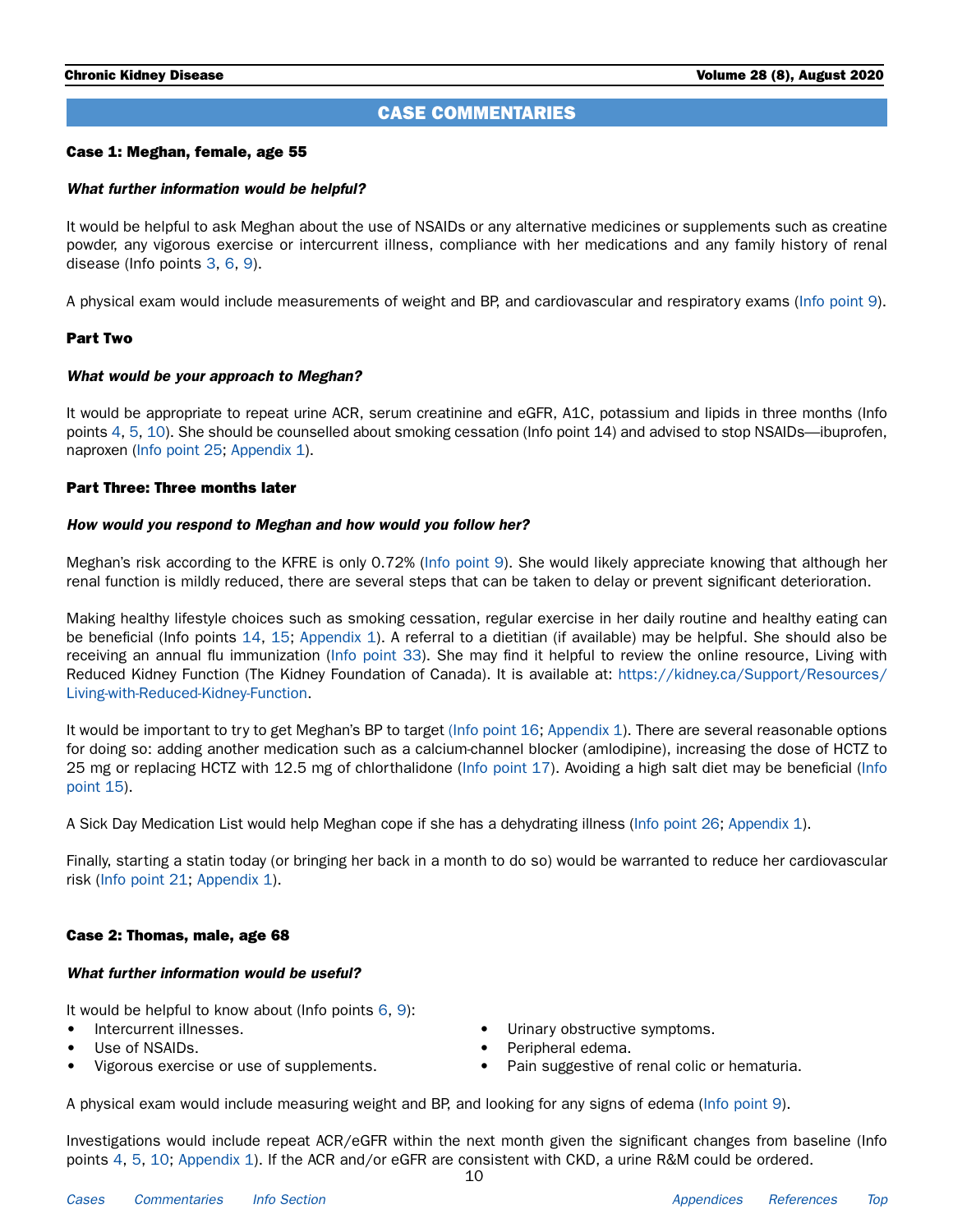### Part Two

# *What would be your approach to Thomas?*

Thomas's eGFR and ACR put him in category G3a/A2 ([Table 1\)](#page-4-0), however his five-year risk based on the KFRE is only 1.27%. He should completely stop the use of NSAIDs ([Info point 25;](#page-7-0) [Appendix 1\)](#page-14-0). You could consider maximizing his dose of losartan to 100 mg given his significant proteinuria (ACR 25.3) and diabetes, and monitor BP (Info points [16,](#page-5-3) [17](#page-5-4)). It would be important to monitor his eGFR and potassium level about two weeks after any dose increases of his ARB. An eGFR increase of up to 25 to 30% is acceptable [\(Info point 18](#page-6-1)). Consider a discussion about more aggressive treatment of his diabetes to reach a target A1C of < 7.0%, although his current management may be appropriate given his age and comorbidities (Info points [22](#page-6-2), [23](#page-6-3); [Appendix 1\)](#page-14-0). For more information, see the PBSG module Type 2 Diabetes (Nov 2019) available at [https://members.fmpe.org/.](https://members.fmpe.org/) A Sick Day Medication List would be important for when he is ill ([Info point 26](#page-7-1); [Appendix 1](#page-14-0)). You could also counsel him about sodium intake ([Info point 15\)](#page-5-2).

Further investigations could include a renal ultrasound due to his history of nephrolithiasis and BPH. However, as his creatinine is similar to his baseline, obstructive uropathy is unlikely [\(Info point 12](#page-4-3)). Measurement of calcium, phosphate, albumin and PTH is not necessary given his eGFR is not  $<$  30 ([Info point 10;](#page-4-2) [Appendix 1](#page-14-0)).

# Part Three: Four months later

# *What would be your next steps?*

Based on the KFRE, Thomas's five-year risk is now 5.66%, putting him at intermediate risk. Nephrology consultation would be appropriate, if available [\(Info points 30–32;](#page-8-2) [Appendix 1](#page-14-0)). You might also consider altering his medications:

- Increase the dose of his ARB, if not already done ([Info point 17c\)](#page-5-5).
- If a decision were made to further reduce his A1C, you could add an SGLT2 medication, such as empagliflozin or canagliflozin (Info points [22](#page-6-2)[, 23\)](#page-6-3). If his eGFR falls below 45, his dose of Janumet would need to be modified ([Info point](#page-7-0) [25;](#page-7-0) [Appendix 2](#page-16-0)). Weight loss may benefit his diabetes, blood pressure and renal function.

# Case 3: Edward, male, age 81

# *What would be your approach with Edward and his wife today?*

A medication review would include compliance and the use of blister packs.

You could strongly consider the following modifications to his medication ([Info point 25\)](#page-7-0):

- Discontinuing risedronate and metformin.
- If his edema becomes resistant to the HCTZ, consider replacing it with a small dose of furosemide. Monitor for volume depletion and electrolyte abnormalities. His perindopril could be continued.

You could also consider checking calcium, phosphate, albumin and PTH ([Info point 10\)](#page-4-2).

This might be a good time to review/revisit his goals of care. This would help with regard to the need for further investigations and the decision to refer to a nephrologist, if available ([Info points 30–32](#page-8-2)). Nephrology consultation could also help the patient to understand the implications of more aggressive management such as dialysis and support fully informed decision-making.

# *How would you manage Edward going forward if his renal function continued to decline?*

Ongoing preventive care would continue to be appropriate such as the annual flu vaccine and the pneumococcal vaccine if he has not had this already ([Info point 33](#page-8-1)).

It would be reasonable to initiate a discussion of what he might expect with ESRD—the signs/symptoms and how they would be managed [\(Info point 35](#page-8-3); [Appendix 3\)](#page-17-0)—particularly if Edward has chosen conservative management. Once you are certain that he and his wife have understood the current situation and appear ready, a deeper conversation around end-of-life care could occur.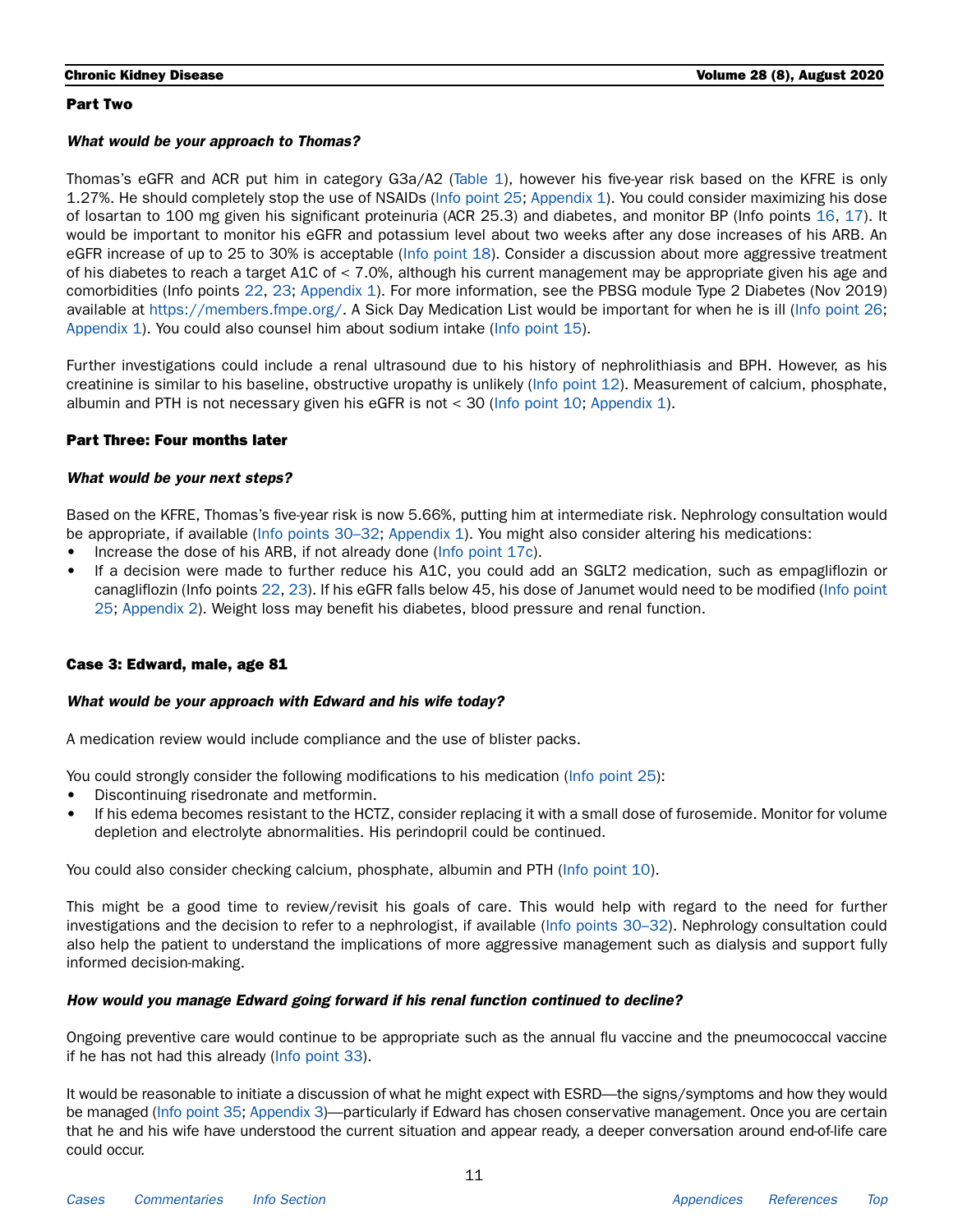We always welcome your input. If you would like to provide feedback on this module, the following link will take you to an *electronic survey:* <http://members.fmpe.org/modulefeedback>

<span id="page-11-0"></span>

| Author:                   | <b>Christine Harrison, MD, MEd, FCFP</b><br><b>Family Physician</b><br>Ottawa, Ontario                                 |
|---------------------------|------------------------------------------------------------------------------------------------------------------------|
| <b>Reviewers:</b>         | Aminu Bello, MD, PhD, FRCP, FACP, FASN<br>Associate Professor/Nephrologist, University of Alberta<br>Edmonton, Alberta |
|                           | Allan Grill, MD, CCFP (COE), MPH, FCFP, CCPE<br>Family Physician<br>Markham, Ontario                                   |
| <b>Medical Editor:</b>    | <b>Elizabeth Shaw, MD, CCFP, FCFP</b><br><b>Family Physician</b><br>Hamilton, Ontario                                  |
| <b>Medical Writer:</b>    | <b>Lynda Cranston, Hons BA</b><br>Orangeville, Ontario                                                                 |
| <b>Module Development</b> |                                                                                                                        |
| Coordinator:              | <b>Brian Thode, BA, MA</b><br>Hamilton, Ontario                                                                        |

The Foundation's module team would like to acknowledge the assistance of Nayha Mody (Ottawa, Ontario) and Joy Schuurman (Guelph, Ontario) for their participation in the initial roundtable discussion. We also wish to thank the Practice Based Small Groups facilitated by Michele Moss (Calgary, Alberta), Salma Murji (Edmonton, Alberta), and Caroline Shilhan (Cranbrook, British Columbia) who pilot tested this educational module and provided suggestions for improvement. Finally, thank you to Roland Halil for acting as a consultant on this module and to Pallium Canada for their permission to reproduce information in Appendix 3.

# Disclosures of competing interests:

No competing interests were declared for Christine Harrison, Allan Grill, Elizabeth Shaw, or Lynda Cranston.

Aminu Bello has received consultancy fees from Janssen Pharmaceuticals in 2019.

Allan Grill has been remunerated for primary care leadership roles with The College of Family Physicians of Canada, Markham Stouffville Hospital, The CCO-Ontario Renal Network and the Markham Family Health Team. Allan Grill has also been remunerated by the Ontario Ministry of Health & Long-Term Care as well as The Canadian Agency for Drugs & Technologies in Health for serving on their drug health technology assessment (HTA) committees. Allan Grill has been reimbursed for presenting at accredited medical conferences and developing educational programs. All of the aforementioned organizations are not for profit. Allan Grill has no affiliation and receives no funding from the pharmaceutical industry.

*While every care has been taken in compiling the information contained in this module, the Program cannot guarantee its applicability in specific clinical situations or with individual patients. Physicians and others should exercise their own independent judgment concerning patient care and treatment, based on the special circumstances of each case.* 

*Anyone using the information does so at their own risk and releases and agrees to indemnify The Foundation for Medical Practice Education and the Practice Based Small Group Learning Program from any and all injury or damage arising from such use.* 

*Web-based resources cited within the module were active as of August 2020.*

# You can access this module and all its appendices online. Just go to:<https://members.fmpe.org/>

*This program is a collaboration between:*



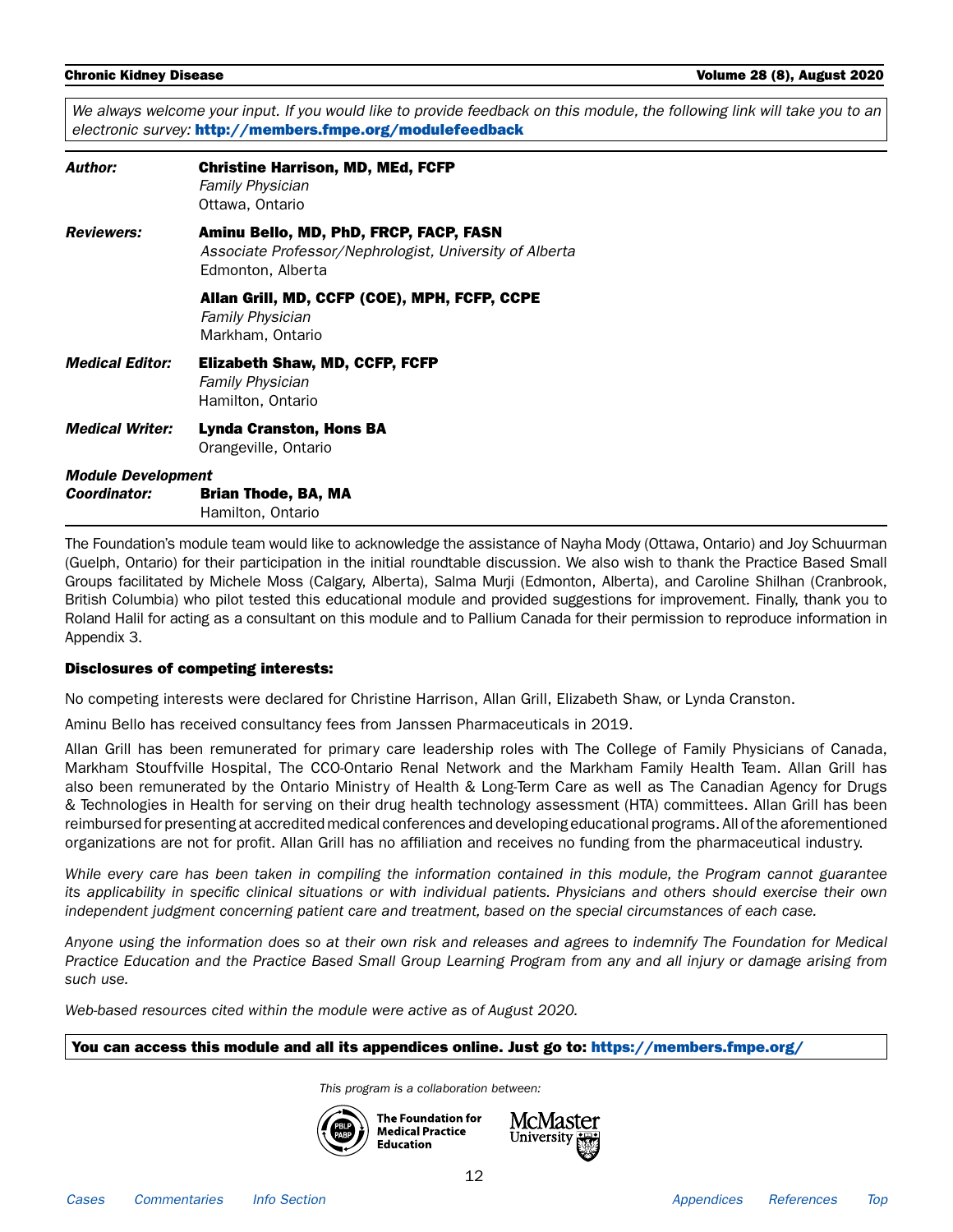# EVIDENCE-BASED MEDICINE: QUICK STATISTICAL CONCEPTS

**Experimental event rate (EER):** The percentage of people in the treatment group experiencing the outcome (may be a good outcome or a bad outcome).

**Comparison event rate (CER):** The percentage of people in the comparison group experiencing the outcome.

Relative risk or Risk Ratio (RR): The EER divided by the CER. A measure of the probability (risk) of developing a disease for those exposed to a medication/risk factor compared to those who are not. Hazard ratio (HR) is a similar concept.

**Absolute risk reduction (ARR):** The absolute percentage of people who benefit out of all those treated.

Number needed to treat (NNT): the number who need to be treated in order for 1 to benefit (It is the inverse of ARR-1/ARR).

- ARRs (and thus NNTs) can be calculated from studies where groups are defined based on whether they have been exposed and the effects of treatment (usually benefits) are assessed over time (i.e., in cohort studies and prospective clinical trials).
- ARRs cannot be calculated from retrospective case-control studies, where groups are defined by outcomes that have already happened.

LEVELS OF EVIDENCE

• In case-control studies, the odds ratio (OR) is used as an estimate of the risk.

| <b>Evidence Level</b>                                                                                                              | <b>Types of Evidence Included</b>                                                                                                                                                                                                                                                                                                                                                         |
|------------------------------------------------------------------------------------------------------------------------------------|-------------------------------------------------------------------------------------------------------------------------------------------------------------------------------------------------------------------------------------------------------------------------------------------------------------------------------------------------------------------------------------------|
| <b>High</b><br>Study conclusions are<br>unlikely to be strongly<br>affected by information<br>from future studies.                 | Systematic reviews/meta-analyses that include a wide range of well-designed<br>$\bullet$<br>studies (few limitations/risk of bias, directly applicable to target population,<br>summary estimate has a narrow confidence interval)<br>Large, well-designed, multi-centre RCTs<br>$\bullet$                                                                                                |
| <b>Moderate</b><br>Study conclusions might<br>be affected by additional<br>information from future<br>studies.                     | Systematic reviews/meta-analyses of studies with more limitations/risk of bias (less<br>$\bullet$<br>well-designed RCTs, cohort, case-control studies; summary estimate has a wide<br>confidence interval)<br>Single, moderate-sized well-designed RCTs<br>$\bullet$<br>Well-designed, consistent, controlled but not randomized trials<br>$\bullet$<br>Large cohort studies<br>$\bullet$ |
| Low<br>Study conclusions could<br>likely be affected by<br>additional information from<br>future studies.                          | Small RCTs with a high risk of bias<br>٠<br>Controlled or cohort studies with significant limitations/risk of bias, significant<br>٠<br>variation between study results, or not directly applicable to target population                                                                                                                                                                  |
| <b>Very Low</b><br>Evidence from<br>appropriately sized<br>studies in representative<br>populations is lacking or<br>insufficient. | Individual case reports or series<br>$\bullet$<br>One or more studies with very severe limitations/risk of bias                                                                                                                                                                                                                                                                           |

In addition to the categorization above, when the body of evidence on a specific issue is limited, we may cite expert opinion as the highest evidence level (if available).

# Sources:

- 1) Canadian Task Force on Preventive Health Care Quality of Evidence: <https://canadiantaskforce.ca/methods/grade/>
- 2) U.S. Preventive Services Task Force Grade Definitions. May 2008. [https://www.uspreventiveservicestaskforce.org/](https://www.uspreventiveservicestaskforce.org/uspstf/grade-definitions) [uspstf/grade-definitions](https://www.uspreventiveservicestaskforce.org/uspstf/grade-definitions)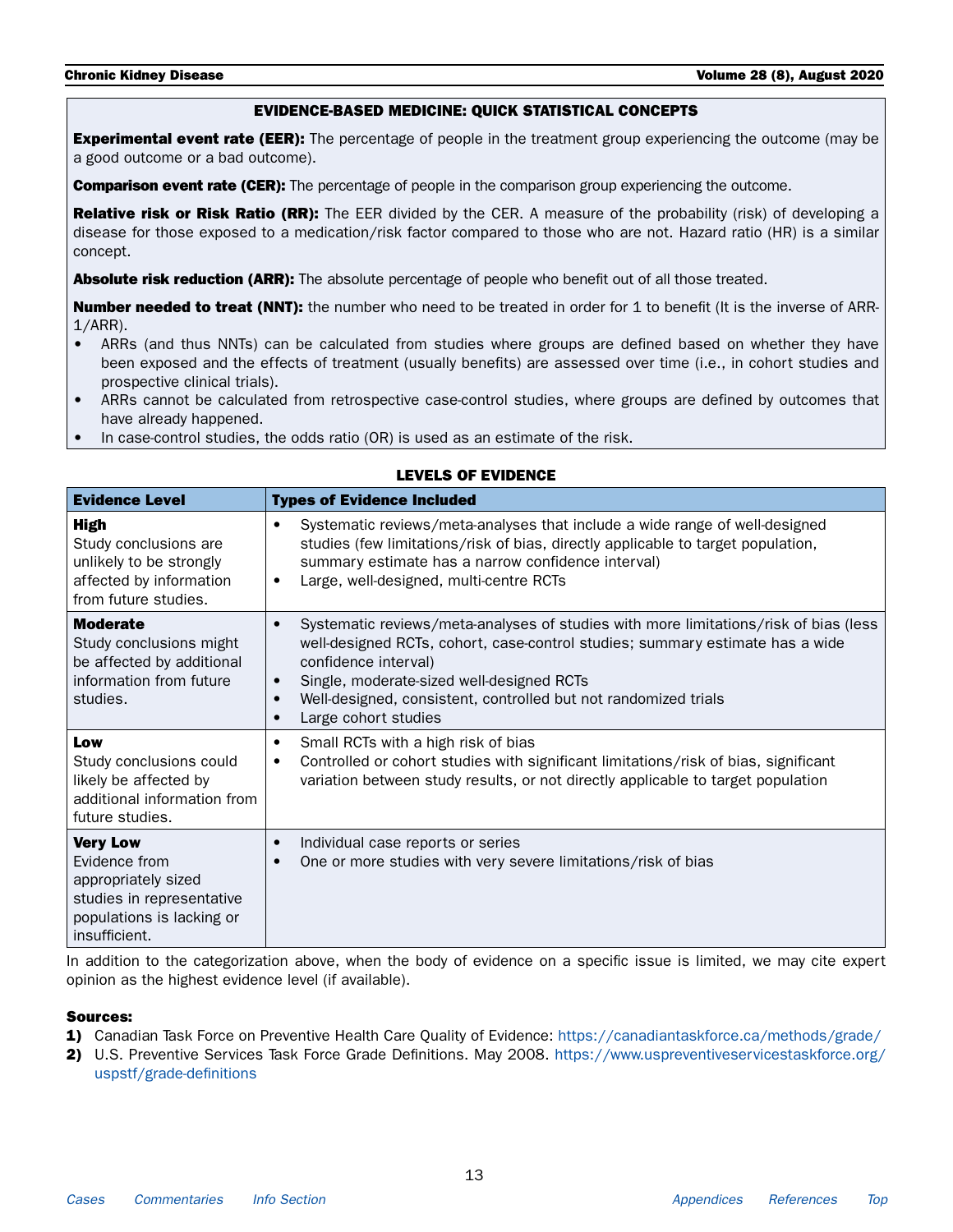# <span id="page-13-0"></span>REFERENCE LIST

- 1. Kidney Disease: Improving Global Outcomes (KDIGO). 2012 Clinical Practice Guideline for the Evaluation and Management of Chronic Kidney Disease. https://kdigo.org/guidelines/ckd-evaluation-and-management/.
- 2. Grill AK, Brimble S. Approach to the detection and management of chronic kidney disease: What primary care providers need to know. Can Fam Physician. 2018;64(10):728-35. PM:30315015.
- 3. Bello AK, Ronksley PE, Tangri N, Singer A, Grill A, Nitsch D, Queenan JA, Lindeman C, et al. A national surveillance project on chronic kidney disease management in Canadian primary care: a study protocol. BMJ Open. 2017;7(8):e016267. PM:28780553.
- 4. Manns B, Hemmelgarn B, Tonelli M, Au F, So H, Weaver R, Quinn AE, Klarenbach S, et al. The Cost of Care for People With Chronic Kidney Disease. Can J Kidney Health Dis. 2019;6:2054358119835521. PM:31057803.
- 5. Kiefer MM, Ryan MJ. Primary Care of the Patient with Chronic Kidney Disease. Med Clin North Am. 2015;99(5):935-52. PM:26320040.
- 6. Canadian Institute for Health Information (CIHI). End-stage renal disese among Aboriginal peoples in Canada: Treatment and outcomes. 2013. https://secure.cihi.ca/free\_products/EndStageRenalDiseaseAiB-ENweb.pdf.
- 7. Akbari A, Clase CM, Acott P, Battistella M, Bello A, Feltmate P, Grill A, Karsanji M, et al. Canadian Society of Nephrology commentary on the KDIGO clinical practice guideline for CKD evaluation and management. Am J Kidney Dis. 2015;65(2):177-205. PM:25511161.
- 8. Moyer VA, Force USPST. Screening for chronic kidney disease: U.S. Preventive Services Task Force recommendation statement. Ann Intern Med. 2012;157(8):567-70. PM:22928170.
- 9. Ontario Renal Network. KidneyWise Clinical Toolkit. 2018. [https://www.ontariorenalnetwork.ca/sites/renalnetwork/files/assets/Clinical\\_](https://www.ontariorenalnetwork.ca/sites/renalnetwork/files/assets/Clinical_Toolkit.pdf) [Toolkit.pdf.](https://www.ontariorenalnetwork.ca/sites/renalnetwork/files/assets/Clinical_Toolkit.pdf)
- 10. Interdisciplinary Chronic Disease Collaboration. Chronic Kidney Disease Clinical Pathway. 2019. http://www.ckdpathway.ca/.
- 11. Gaitonde DY, Cook DL, Rivera IM. Chronic Kidney Disease: Detection and Evaluation. Am Fam Physician. 2017;96(12):776-83. PM:29431364.
- 12. The Kidney Failure Risk Equation. https://kidneyfailurerisk.com/.
- 13. National Institute for Health and Care Excellence (NICE). Chronic kidney disease in adults: Assessment and management. Available at: https:// www.nice.org.uk/guidance/cg182.
- 14. Roehm B, Simoni J, Pruszynski J, Wesson DE. Cigarette Smoking Attenuates Kidney Protection by Angiotensin-Converting Enzyme Inhibition in Nondiabetic Chronic Kidney Disease. Am J Nephrol. 2017;46(4):260-7. PM:28930715.
- 15. Leonberg-Yoo AK, Rudnick MR. Tobacco Use: A Chronic Kidney Disease Accelerant. Am J Nephrol. 2017;46(4):257-9. PM:28930748.
- 16. Nerenberg KA, Zarnke KB, Leung AA, Dasgupta K, Butalia S, McBrien K, Harris KC, Nakhla M, et al. Hypertension Canada's 2018 Guidelines for Diagnosis, Risk Assessment, Prevention, and Treatment of Hypertension in Adults and Children. Can J Cardiol. 2018;34(5):506-25. PM:29731013.
- 17. Diabetes Canada Clinical Practice Guidelines Expert Committee M, P.; Cherney, D.; Gilvert, R.F.; Senior, P. Clinical practice guidelines: Chapter 29. Chronic kidney disease in diabetes. 2018. https://guidelines.diabetes.ca/cpg/chapter29#sec4.
- 18. Hripcsak G, Suchard MA, Shea S, Chen R, You SC, Pratt N, Madigan D, Krumholz HM, et al. Comparison of Cardiovascular and Safety Outcomes of Chlorthalidone vs Hydrochlorothiazide to Treat Hypertension. JAMA Intern Med. 2020. PM:32065600.
- 19. Palmer BF. Renal dysfunction complicating the treatment of hypertension. N Engl J Med. 2002;347(16):1256-61. PM:12393824.
- 20. Kidney Disease: Improving Global Outcomes (KDIGO) Clinical Practice Guideline for Lipid Management in Chronic Kidney Disease. 2017. https://kdigo.org/wp-content/uploads/2017/02/KDIGO-2013-Lipids-Guideline-English.pdf.
- 21. Palmer SC, Navaneethan SD, Craig JC, Johnson DW, Perkovic V, Hegbrant J, Strippoli GF. HMG CoA reductase inhibitors (statins) for people with chronic kidney disease not requiring dialysis. Cochrane Database Syst Rev. 2014(5):CD007784. PM:24880031.
- 22. Buse JB, Wexler DJ, Tsapas A, Rossing P, Mingrone G, Mathieu C, D'Alessio DA, Davies MJ. 2019 Update to: Management of Hyperglycemia in Type 2 Diabetes, 2018. A Consensus Report by the American Diabetes Association (ADA) and the European Association for the Study of Diabetes (EASD). Diabetes Care. 2020;43(2):487-93. PM:31857443.
- 23. Zelniker TA, Wiviott SD, Raz I, Im K, Goodrich EL, Furtado RHM, Bonaca MP, Mosenzon O, et al. Comparison of the Effects of Glucagon-Like Peptide Receptor Agonists and Sodium-Glucose Cotransporter 2 Inhibitors for Prevention of Major Adverse Cardiovascular and Renal Outcomes in Type 2 Diabetes Mellitus. Circulation. 2019;139(17):2022-31. PM:30786725.
- 24. Menne J, Dumann E, Haller H, Schmidt BMW. Acute kidney injury and adverse renal events in patients receiving SGLT2-inhibitors: A systematic review and meta-analysis. PLoS Med. 2019;16(12):e1002983. PM:31815931.
- 25. Azhar A, K. H, A. M. Drug management in patients with reduced kidney function. Prescriber. 2019. https://www.prescriber.co.uk/article/drugmanagement-in-patients-with-reduced-kidney-function/.
- 26. Miller PD. Chronic kidney disease and osteoporosis: evaluation and management. Bonekey Rep. 2014;3:542. PM:24991405.
- 27. Combs SA, Davison SN. Palliative and end-of-life care issues in chronic kidney disease. Curr Opin Support Palliat Care. 2015;9(1):14-9. PM:25581447.
- 28. Wang D. Best Practices in Palliative Care for Patients with End Stage Renal Disease. 2011. Available at: https://cdn.dal.ca/content/dam/ dalhousie/pdf/sites/nels/report\_Wang2011.pdf
- 29. Davison SN, Levin A, Moss AH, Jha V, Brown EA, Brennan F, Murtagh FE, Naicker S, et al. Executive summary of the KDIGO Controversies Conference on Supportive Care in Chronic Kidney Disease: developing a roadmap to improving quality care. Kidney Int. 2015;88(3):447-59. PM:25923985.
- 30. British Columbia Provincial Renal Agency (BCPRA). Kidney Care Committee. Systematic symptom assessment & management (using the Modified Edmonton Symptom Assessment System). 2017. [http://www.bcrenalagency.ca/resource-gallery/Documents/Systematic%20](http://www.bcrenalagency.ca/resource-gallery/Documents/Systematic%20Symptom%20Assessment%20and%20Management%20Guideline.pdf) [Symptom%20Assessment%20and%20Management%20Guideline.pdf.](http://www.bcrenalagency.ca/resource-gallery/Documents/Systematic%20Symptom%20Assessment%20and%20Management%20Guideline.pdf)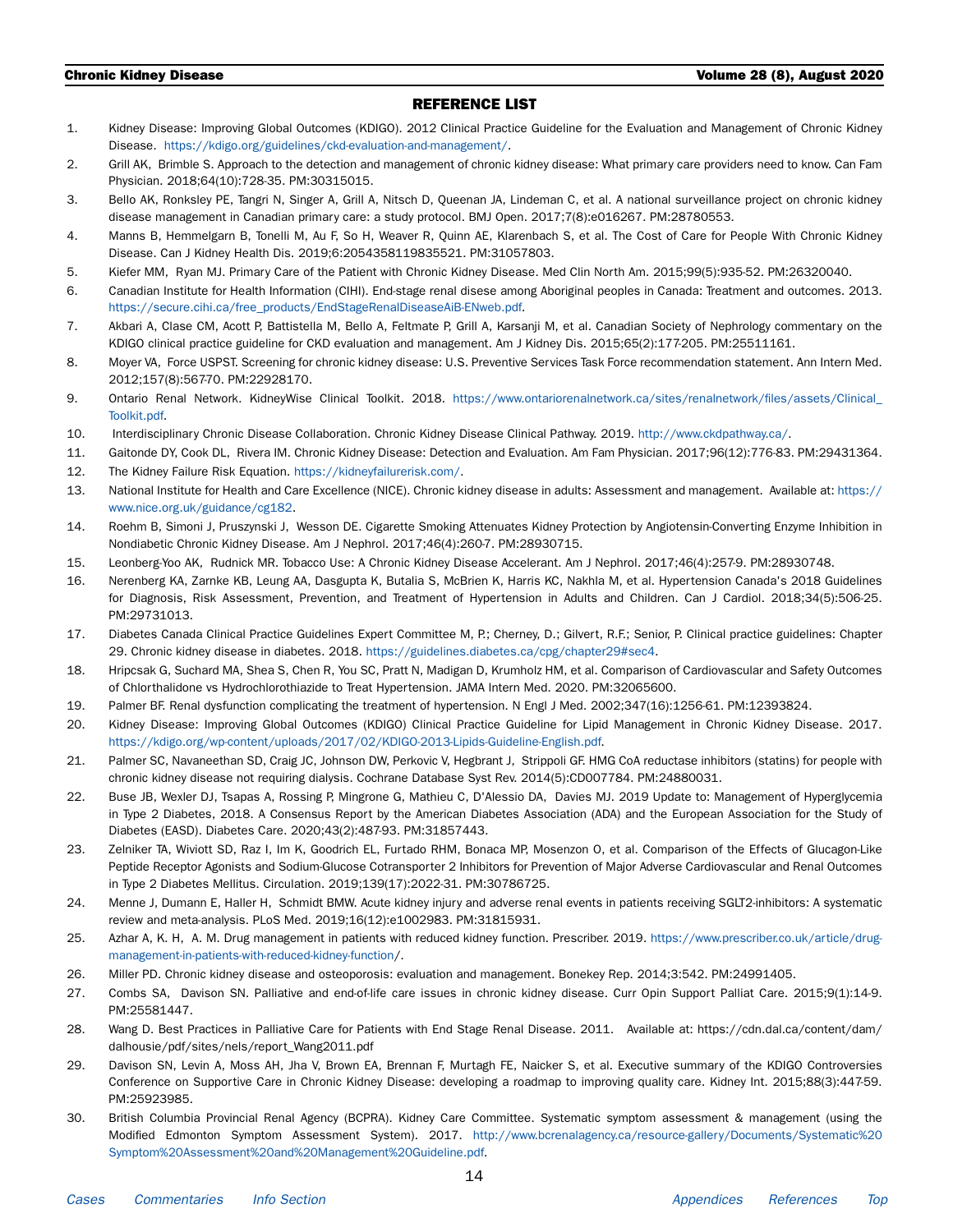# <span id="page-14-0"></span>APPENDIX 1. Diagnosis and Management of CKD

# Provincial Resources (all are interactive):

- The Chronic Kidney Disease clinical pathway, endorsed by Alberta Health Services and the Universities of Calgary and Alberta, includes diagnosis, management, patient handouts, and a list of nephrotoxic drugs and those that need adjustment in CKD. This can be found at: <http://www.ckdpathway.ca/>.
- [Kidneyfailurerisk.com](http://Kidneyfailurerisk.com) is endorsed by the University of Manitoba, the Manitoba renal program and the Canadian Primary Care Sentinel Surveillance Network. It is useful for both patients and clinicians, and includes several visual aids to facilitate discussion, a comprehensive handbook for patients and the Kidney Failure Risk Equation (KFRE).
- In addition to the algorithm below, the Ontario Renal Network has large number of tools including a stepwise approach to risk assessment, diagnosis and management, the KFRE, information on medication safety and patient information. This information can be accessed at: [https://www.ontariorenalnetwork.ca/en/kidney-care-resources/](https://www.ontariorenalnetwork.ca/en/kidney-care-resources/clinical-tools/primary-care) [clinical-tools/primary-care](https://www.ontariorenalnetwork.ca/en/kidney-care-resources/clinical-tools/primary-care).



Permission to Reprint from Ontario Health. Original Sources: Ontario Renal Network's KidneyWise Clinical Toolkit, available at <http://kidneywise.ca/>; adapted from: Change in appropriate referrals to nephrologists after the introduction of automatic reporting of the estimated glomerular filtration rate, Akbari A. et al. (2012) CMAJ. DOI:10.1503/cmaj.110678.

# © The Foundation for Medical Practice Education, www.fmpe.org August 2020

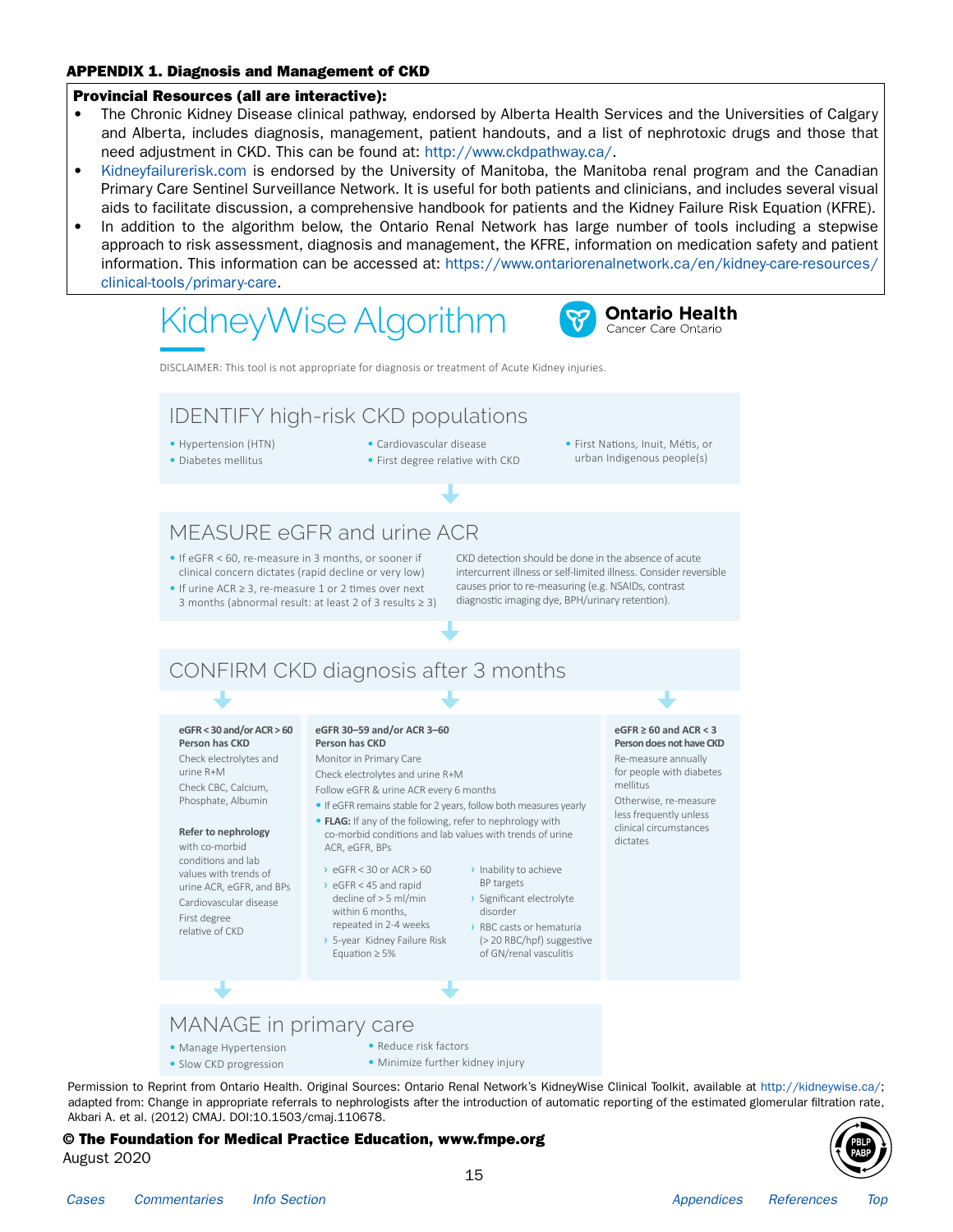# Managing CKD Patients in Primary Care

|                                             | Patients<br>with CKD                                                                                                                                                                                                             | Patients with<br><b>CKD &amp; Diabetes</b>                                                                                                                                                                                                                                    |  |  |  |
|---------------------------------------------|----------------------------------------------------------------------------------------------------------------------------------------------------------------------------------------------------------------------------------|-------------------------------------------------------------------------------------------------------------------------------------------------------------------------------------------------------------------------------------------------------------------------------|--|--|--|
| <b>Manage</b><br><b>Hypertension</b>        | • Target BP < 120/90;<br>• Consider a higher target<br>(< 140/90) in frail individuals,<br>LTC residents, previous stroke,<br>limited life expectancy (< 3 years),<br>polypharmacy (> 5 meds), and<br>standing systolic BP < 110 | • Target $BP < 130/80$<br>· using RAS inhibition, salt restriction and other<br>anti-hypertensives as required<br>• Use caution when treating systolic BP to target; risks may outweigh benefits when                                                                         |  |  |  |
|                                             | diastolic $BP < 60$                                                                                                                                                                                                              |                                                                                                                                                                                                                                                                               |  |  |  |
| <b>Slow CKD</b><br>progression              | • If ACR > 30 and BP not at target,<br>use an ACEI or ARB as first-line<br>therapy for HTN                                                                                                                                       | • If ACR > 3, use an ACEI or ARB as first-line therapy.<br>• If BP already < 130/80, use ACEI or ARB cautiously,<br>monitoring for signs and symptoms of hypotension                                                                                                          |  |  |  |
| Hypertension                                | · Lipid management: use statin if<br>$\rightarrow$ Age $\ge$ 50, or<br>$\rightarrow$ Age $\geq$ 18 with known coronary<br>artery disease, prior stroke,<br>or 10-year Framingham<br>$risk > 10\%$                                | · Lipid management: use statin if<br>$\rightarrow$ Age $\geq$ 18<br>· Diabetes management:<br>> Target HbA1c to appropriate level using<br>recommended therapies as per Diabetes<br>Canada guidelines<br>> Treat with SGLT2 inhibitors if type 2 diabetes<br>and eGFR over 30 |  |  |  |
|                                             | • Lifestyle modifications including smoking cessation                                                                                                                                                                            |                                                                                                                                                                                                                                                                               |  |  |  |
| <b>Minimize</b><br>further<br>kidney injury | . If contrast necessary, consider oral hydration, withholding diuretics                                                                                                                                                          | • If eGFR <60, avoid nephrotoxins whenever possible (e.g., NSAIDS, IV, intra-arterial contrast)                                                                                                                                                                               |  |  |  |

Refer to Sick Day Medication List (see Evidence Summary)

© The Foundation for Medical Practice Education, www.fmpe.org

### Disclaimer

August 2020

The KidneyWise Clinical Toolkit ("KidneyWise") was created by the Ontario Renal Network, a division of Ontario Health (Cancer Care Ontario). KidneyWise is subject to change, revision or restatement from time to time, witho KidneyWise is intended for use by healthcare professionals. It is not a substitute for independent clinical judgment. Physicians and other healthcare professionals using KidneyWise should always exercise their own clinical decisions. If you are not call the professional the your use of KidneyWise is at your own risk KidneyWise is not intended to constitute medical advice medical advice medical advice on the students and students and students professional medical advice or delay in seeking it because of something you have read on this website. By accessing or using KidneyWise, you agree to be bound by the Terms and Conditions. .<br>© 2020 Ontario Health (Cancer Care Ontario), all rights reserved. ORN 4179

KidneyWise is intended for use by healthcare professionals. It is not a substitute for independent clinical judgment. Physicians and other healthcare professionals using KidneyWise should always exercise their own clinical judgment when making medical

Permission to Reprint from Ontario Health. Original Sources: Ontario Renal Network's KidneyWise Clinical Toolkit, available at <http://kidneywise.ca/>; adapted from: Change in appropriate referrals to nephrologists after the introduction of automatic reporting of the estimated glomerular filtration rate, Akbari A. et al. (2012) CMAJ. DOI:10.1503/cmaj.110678.

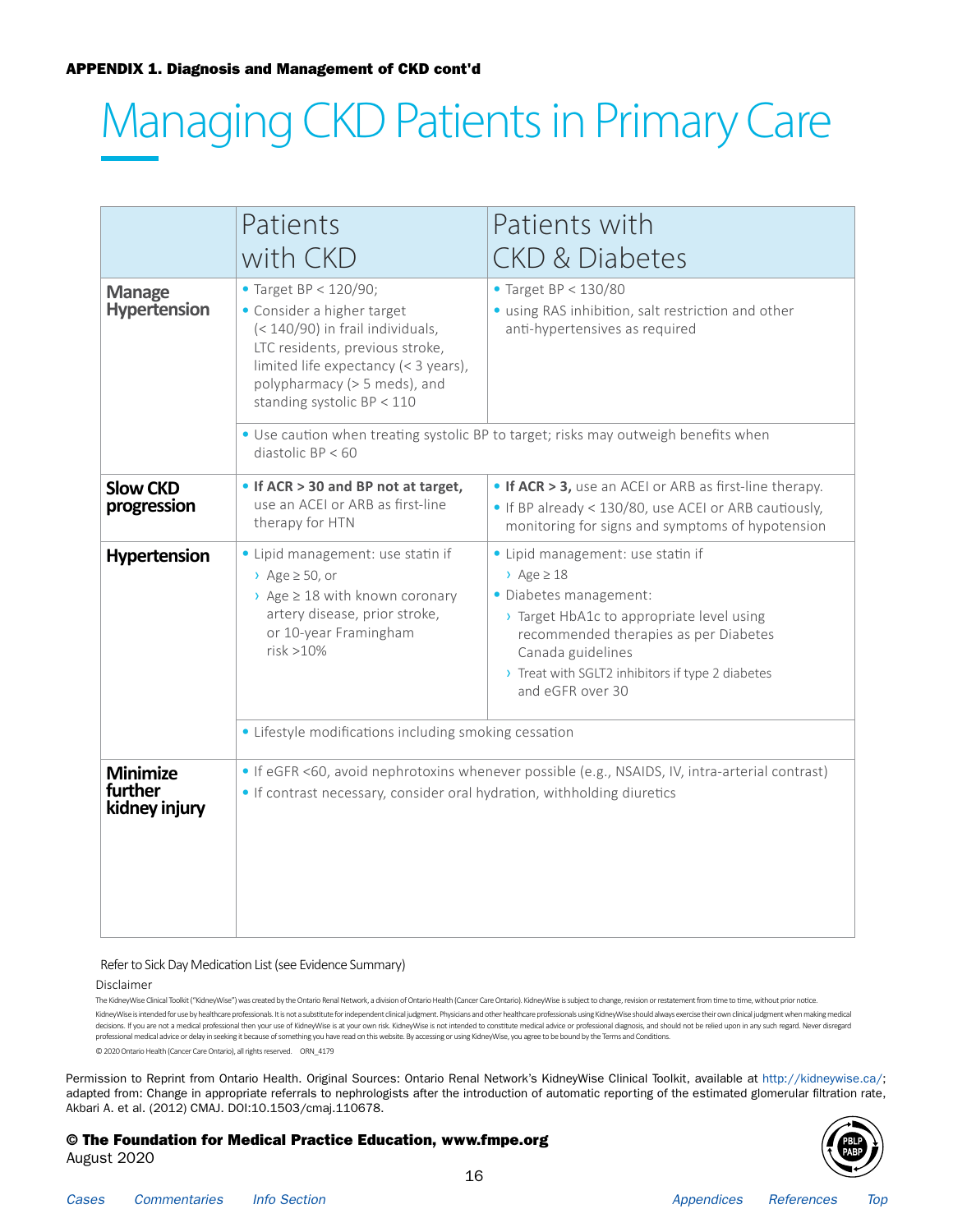# <span id="page-16-0"></span>Antihyperglycemic Agents and Renal Failure

|                                                       |                                        |                                 |                                                                        | April 2020 | by Steve Chalifoux RN, CDE |                            |                     |
|-------------------------------------------------------|----------------------------------------|---------------------------------|------------------------------------------------------------------------|------------|----------------------------|----------------------------|---------------------|
|                                                       | <b>CRF</b> stage                       | 5<br>4                          |                                                                        | 3          |                            |                            |                     |
|                                                       | eGRF(mL/min/1.73 m <sup>2</sup> ):     | $5 - 29$                        |                                                                        | $30 - 59$  |                            | 60-89                      | $\overline{\geq}90$ |
| Alpha-Glucosidase Inhibitor                           | Acarbose (Glucobay™)                   | 25                              |                                                                        |            |                            |                            | 100 mg TID          |
| <b>Biguanides</b>                                     | Metformin (Glucophage <sup>®</sup> )   |                                 | $_{1000 \text{ mg}}^{500 \text{ mg} \text{ to}}$ 45 <sup>1</sup><br>30 |            |                            |                            | 850 mg TID          |
|                                                       | Alogliptin (Nesina <sup>®</sup> )      | 6.25 mg                         | 12.5 mg $45$<br>30                                                     |            |                            |                            | 25 mg OD            |
| <b>DPP-4 Inhibitors</b>                               | Linagliptin (Trajenta <sup>®</sup> )   | Limited 15                      |                                                                        |            |                            |                            | 5 mg OD             |
|                                                       | Saxagliptin (Onglyza <sup>®</sup> )    | 15                              | 2.5 <sub>mg</sub>                                                      | 50         |                            |                            | 5 mg OD             |
|                                                       | Sitagliptin (Januvia <sup>®</sup> )    | 25 <sub>mg</sub>                | 30<br>50 mg                                                            | 50         |                            |                            | 100 mg OD           |
|                                                       | Dulaglutide (Trulicity <sup>®</sup> )  | Limited<br>experience<br>15     |                                                                        |            |                            |                            | 1.5 mg per week     |
|                                                       | Exenatide (Byetta®)                    |                                 | 30 Possible GI Effect 50                                               |            |                            |                            | 10 ug BID           |
|                                                       | Exenatide QW (Bydureon <sup>®</sup> )  |                                 | 30 Possible GI Effect 50                                               |            |                            |                            | 2 mg per week       |
| <b>GLP-1R Agonists</b>                                | Liraglutide (Victoza <sup>®</sup> )    | 15                              |                                                                        |            |                            |                            | 1.8 mg OD           |
|                                                       | Lixisenatide (Adlyxine™)               |                                 | 30                                                                     |            |                            |                            | 20 ug OD            |
|                                                       | Semaglutide (Ozempic®)                 | Limited<br>experience<br>5      | 30                                                                     |            |                            |                            | 1 mg per week       |
|                                                       | Semaglutide (Rybelsus <sup>®</sup> )   | Limited 30<br>15                |                                                                        |            |                            |                            | 14 mg OD            |
|                                                       | Gliclazide (Diamicron <sup>®</sup> )   |                                 | Risk of hypoglycemia                                                   |            | 60                         | MR 120 mg OD or 160 mg BID |                     |
|                                                       | Glimepiride (Amaryl®)                  |                                 | Risk of hypoglycemia                                                   |            | 60                         |                            | 4 mg BID            |
| <b>Insulin Secretagogues</b>                          | Glyburide (Diabeta <sup>®</sup> )      |                                 |                                                                        |            | 60                         |                            | 10 mg BID           |
|                                                       | Repaglinide (Gluconorm <sup>®</sup> )  |                                 | Risk of hypoglycemia                                                   |            | 60                         |                            | 4 mg TID            |
|                                                       | Canagliflozin (Invokana <sup>®</sup> ) | 100 mg                          | 30 <sup>2</sup>                                                        | 100 mg     | 60                         |                            | 300 mg OD           |
| <b>SGLT2 Inhibitors</b>                               | Dapagliflozin (Forxiga <sup>®</sup> )  |                                 | 30                                                                     | 45         |                            |                            | 10 mg OD            |
|                                                       | Empagliflozin (Jardiance®)             |                                 | 30                                                                     |            |                            |                            | 25 mg OD            |
| <b>Thiazolidinediones</b>                             | Pioglitazone (Actos <sup>®</sup> )     | <b>Heart failure</b>            |                                                                        | 45         |                            |                            | 45 mg OD            |
|                                                       | Rosiglitazone (Avandia <sup>®</sup> )  | <b>Heart failure</b>            |                                                                        | 45         |                            |                            | 8 mg OD             |
|                                                       | Insulin                                | Risk of hypo if accumulation 30 |                                                                        |            |                            |                            |                     |
| Contraindicated                                       | Not recommended                        | Dose adjustement required       |                                                                        |            | Caution: reason indicated  |                            | Safe                |
| <sup>1</sup> = Do not initiate if eGFR is < 45 ml/min |                                        |                                 |                                                                        |            |                            |                            |                     |

For more details please refer to the product monograph.

The indicated dose is the maximum dose that can be used at this eGFR.

Reproduced with permission from Diabetes Canada. McFarlane P, Cherney D, Gilber RE, Senior P. Diabetes Canada 2018 Clinical Practice Guidelines for the Prevention and Management of Diabetes in Canada: Chronic Kidney Disease in Diabetes. Can J Diabetes. 2018;42(Suppl 1):S201-S209. [https://](https://guidelines.diabetes.ca/cpg/chapter29) [guidelines.diabetes.ca/cpg/chapter29](https://guidelines.diabetes.ca/cpg/chapter29). For infographic see the Diabetes Toolbox: <http://diabetestoolbox.ca/pdf/Tableau-fr-EN.pdf>

© The Foundation for Medical Practice Education, www.fmpe.org August 2020